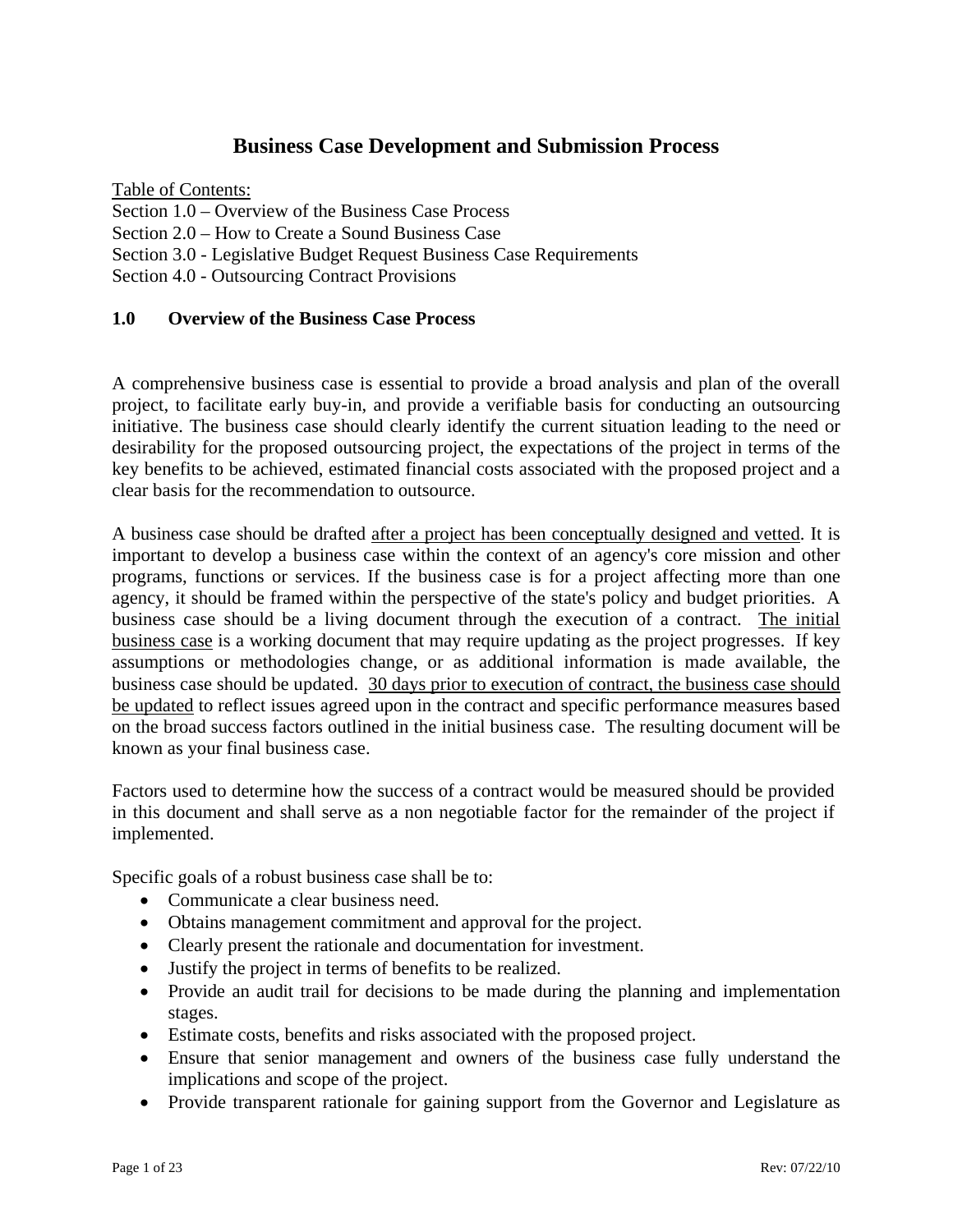well as stakeholders.

- Demonstrate that the implementing agency is capable of implementing and managing the project.
- Provide a framework for decision-making in the planning and management of the project.
- Define a structure for further stages, i.e. procurement, selection, implementation and management.
- Serve as a management tool to achieve maximum value.
- Document the policy, budget and functional objectives.
- Identify key stakeholders and formulate the plan with their input to ensure buy-in on the front end and commitment to managing the changes required to successfully implement the program.

A comprehensive business case is essential to clearly demonstrate the value to the agency in outsourcing a particular service, to convey one consistent message to all stakeholders as to why the service is being contracted, and to provide instructive guidance for how the service is procured, implemented, and managed. A business case defines the expectations of the contract in terms of the key benefits and potential risks to the organization. In addition, a business case provides a detailed analysis of the financial costs of the contract and presents a clear basis for the recommendation to contract.

- *A business case defines the expectations of the contract in terms of the key benefits to be achieved by contracting out services.*
- *The business case provides a detailed analysis of the financial costs, benefits, and risks of the contract.*
- The business case presents a clear basis for the recommendation to contract out services.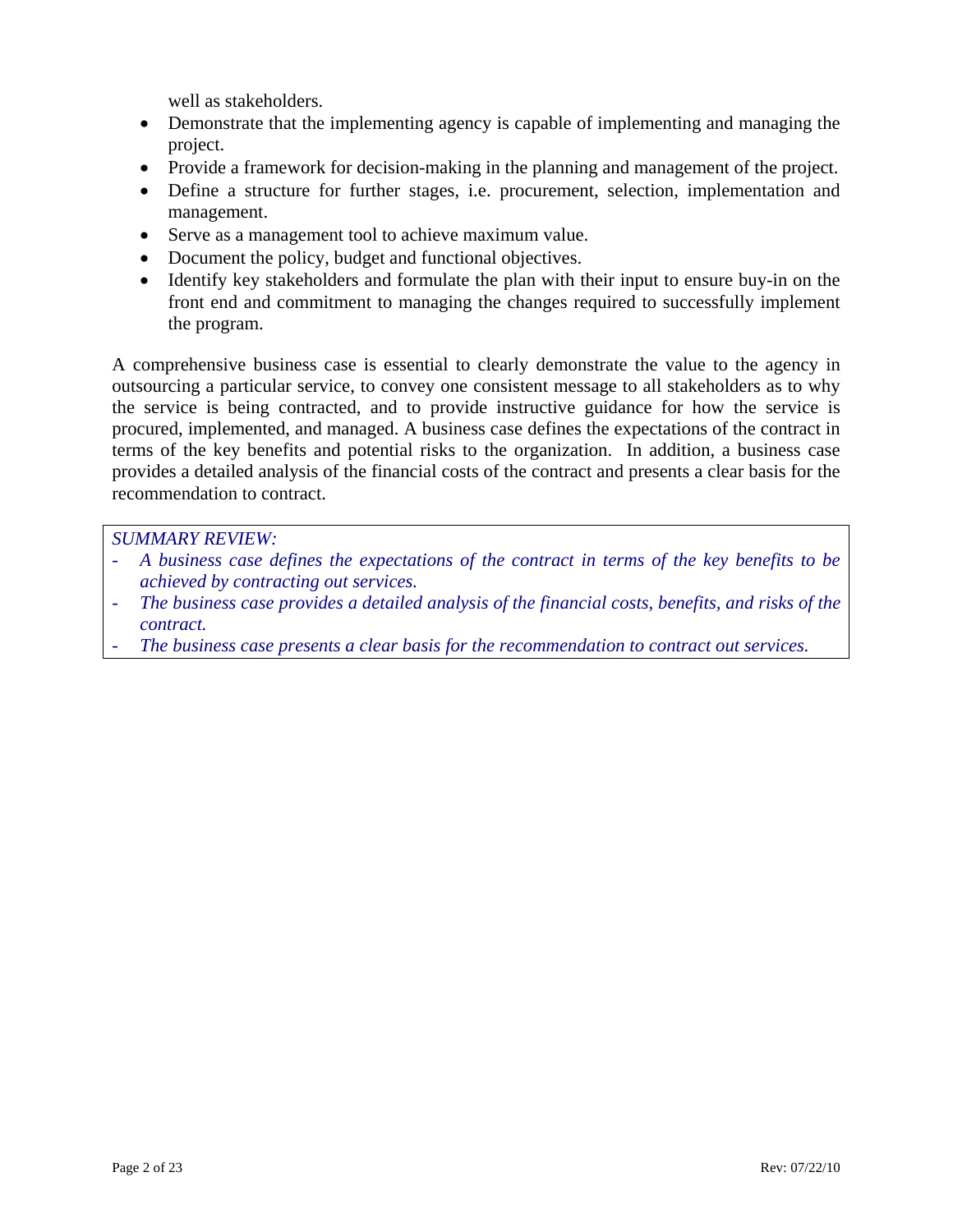### **2.0 How to Create a Sound Business Case**

Although the format and content of business cases may vary, depending on the nature of the services outsourced, your business case document must communicate to all stakeholders, a broad audience, the intent, benefits and risks of this project. In your document:

- Be clear and concise.
- Be persuasive.
- Provide a clear vision of the end result/benefits.
- Clearly demonstrate the need for the project.
- Prove that the agency is prepared and capable of implementing the project.
- Communicate why the timing is appropriate.
- Make it interesting.

The initial business case will not be inclusive of data available after the execution of a contract or reflect all changes or decision points that will arise during the implementation phase. Rather, it should be as comprehensive as possible and serve as a healthy exercise for the state in determining the potential of the project and make the case for statutory or budget authority if needed.

Do not lose the message in too many technical details. All data does not need to be provided in the business case itself; when possible, use truncated data to make a point and provide appendices to validate the data used or provide more detail for reference.

A good business case should be developed with the input of key stakeholders, both internal and external, and drafted by a team of people - subject matter experts, budget staff, legal staff, human resource and purchasing officers, experienced project managers, senior managers and seasoned technology managers where applicable, at a minimum. It is important that all of these stakeholders have the opportunity to provide input or feedback on the front end of a project as each will have a different perspective and will, at some point, be responsible for managing certain components of an initiative.

Key Components of a sound business case include:

- Scope
- Rationale
- Feasibility
- Strategy

The ultimate goal of a comprehensive business case is to outline the scope of the proposed project, describe the rationale for contracting out, demonstrate that the feasibility of such a project has been analyzed and outline the strategy for procuring, managing and implementing the project. The following describes the recommended structure and content for a business case.

### **2.1 Executive Summary (Scope)**

The executive summary is a short narrative overview identifying the scope and purpose of the business case, including the current status of the service, areas of inefficiencies that need to be addressed and targeted by the proposed effort and the goal of the proposed contracting.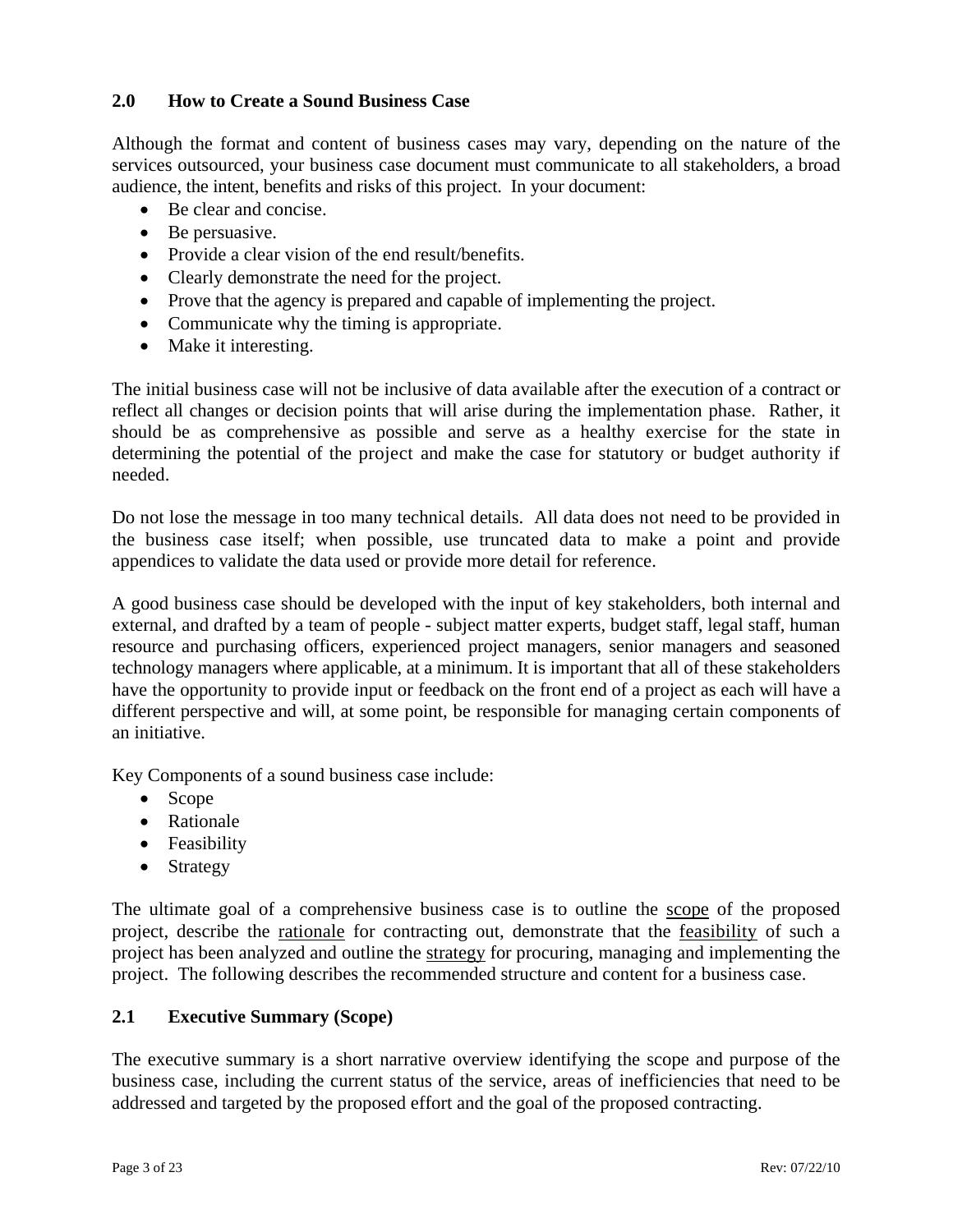The executive summary summarizes the key points from the other sections of the business case and clearly communicates what benefit the agency expects to achieve by outsourcing the service. The executive summary is concluded by a clear and definitive statement of the recommended action and a description of the proposed next steps in the outsourcing process. Note: It may be useful to fully develop all other sections of the business case first.

Confirm the business need and scope:

- Define who the executive project sponsor is. This is the person in the organization whose support and approval is required for the project to start and continue.
- Summarize the priorities of the agencies associated with this effort.
- Describe why outsourcing is a consideration.
- Describe public policy, market conditions or technology drivers behind the business case, including a brief assessment of best practices in the area of concern, where appropriate.
- Document the key objectives to be realized by the proposed effort and the resulting benefits.
- Categorize the project's goal as Cost Reduction, Performance Enhancement, or Value Added.
- Make the case for a return on investment.
- Describe any executive or legislative action driving the need for change.

# *SUMMARY REVIEW:*

*In this section of your business case:* 

- Define who the executive project sponsor is.
- *Describe the current status of the service or activity.*
- *Document the key objectives and benefits to be realized by this proposed service or activity.*
- *Define areas of inefficiencies that need to be addressed and targeted by the proposed effort.*
- Summarize the key points from the other sections of the business case.
- *Describe why outsourcing is a consideration and confirm the business need and scope.*
- *Summarize the priorities and goals of the agencies associated with this effort.*
- *Describe public policy behind the business case.*
- *Describe current market conditions.*
- *Describe any technology drivers behind the business case.*
- *Provide a brief assessment of best practices in the area of concern, where appropriate.*
- *Classify the project's goal as Cost Reduction, Performance Enhancement, or Value Added.*
- *Make the case for a return on investment (ROI).*
- *Describe any executive or legislative action driving the need for change.*
- *Conclude the executive summary with a clear and definitive statement of the recommended action, why this action is the best investment of state resources and a description of the proposed next steps in the outsourcing process.*

# **2.2 Provide the Benchmark: Describe Current Service, Program or Function (Scope)**

This area describes the program or service to be outsourced as it is currently conducted, including areas of needed improvement. This information is critical because it establishes the foundation or benchmark upon which findings and recommendations are built. By capturing this information and establishing a benchmark, the agency will be able to compare future outsourcing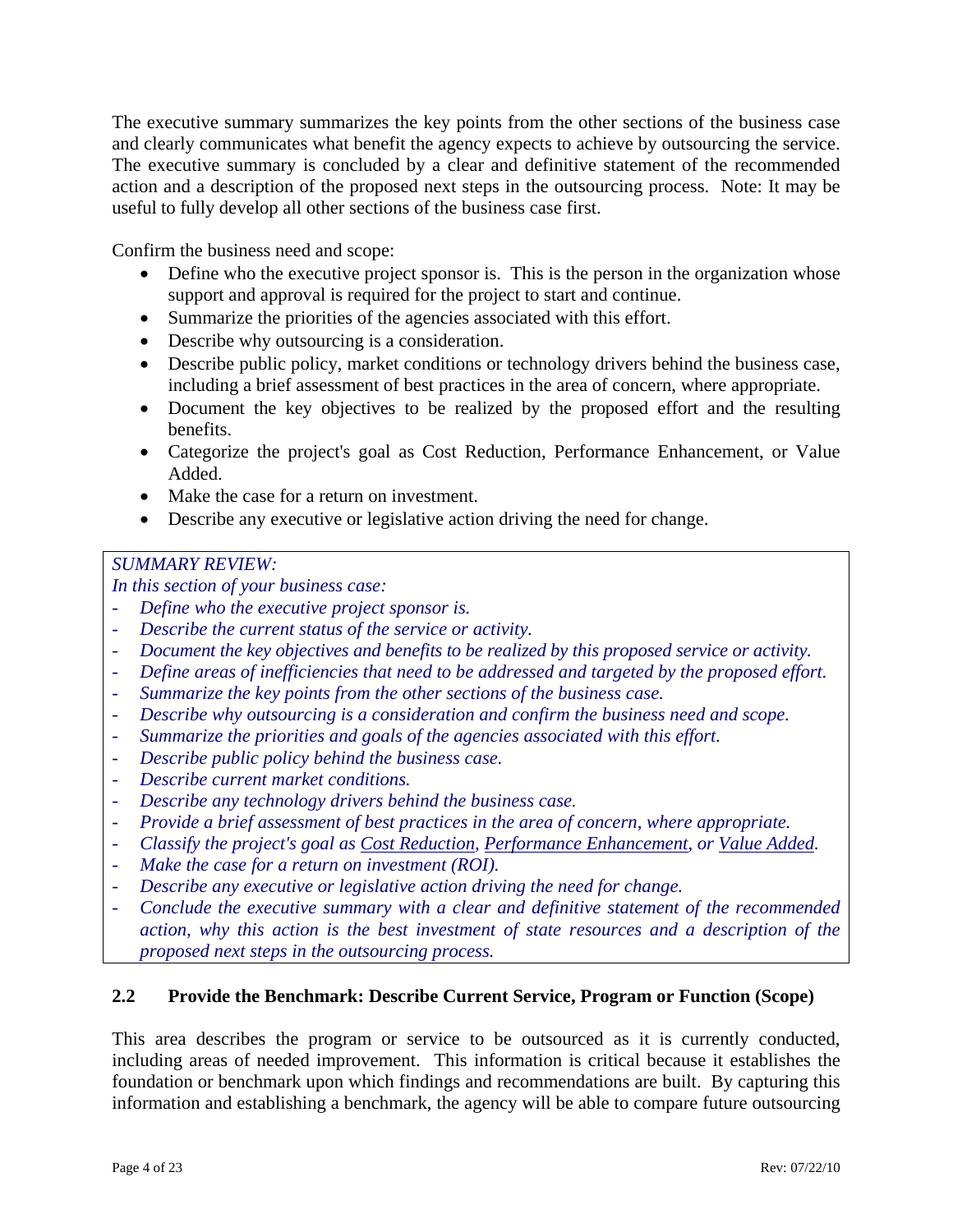activities with the benchmark data and determine successes and shortcomings. Further, comparing this data will determine whether or not the areas of inefficiencies that needed to be addressed and targeted by the proposed effort were done, and whether or not the goal of the proposed outsourcing was achieved. Finally, the agency will be able to report as to what benefit the state achieved by contracting for the service or function. It is imperative to establish good benchmark data in order to determine the project's success during all stages of the project. Baseline performance measures and information such as staffing, budget, and information technology resources are disclosed here.

Document the current status of the program or service, including inefficiencies and shortfalls that should be addressed. For service outsourcing, include:

- Specific Service Descriptions
- Statutory Authority
- Staffing Information
- Total Number of FTE
- Positions
- Salary & Benefits
- Length of Service
- Budget (prior state fiscal year, current state fiscal year, and projection for next state fiscal year)
- Performance Measures and Performance Data (last state fiscal year, current state fiscal year, next state fiscal year)
- Include any related benchmarking data such as customer satisfaction survey results
- Current Service Agreements, including any interagency agreements
- Technology Resources, including hardware, software, and licensing
- Identify all Internal and External Stakeholders
- Specify Number of Customers Served

All prior and current fiscal year information should be consistent with legislative appropriations from the General Appropriations Act. All "next fiscal year" information should be consistent with information in the agency's Legislative Budget Request (LBR) and/or Long Range Program Plan (LRPP). All other benchmark information should come from the previously referenced documents or other official state planning and budgeting documents.

- *Describe current statutory authority.*
- What is the current budget for this project? (prior state fiscal year, current state fiscal *year, and projection for next state fiscal year)*
- *What are the current performance measures and performance data requirements? (last state fiscal year, current state fiscal year, next state fiscal year)*
- *Describe in detail the program or service to be outsourced as it is currently conducted.*
- *Describe all areas that need improvement i.e. current shortfalls and/or inefficiencies.*
- *Provide information on any employees who will be impacted by the proposed project including position title, number of FTE's, salary, benefits, length of service with organization.*
- *Include any related benchmarking data such as customer satisfaction survey results*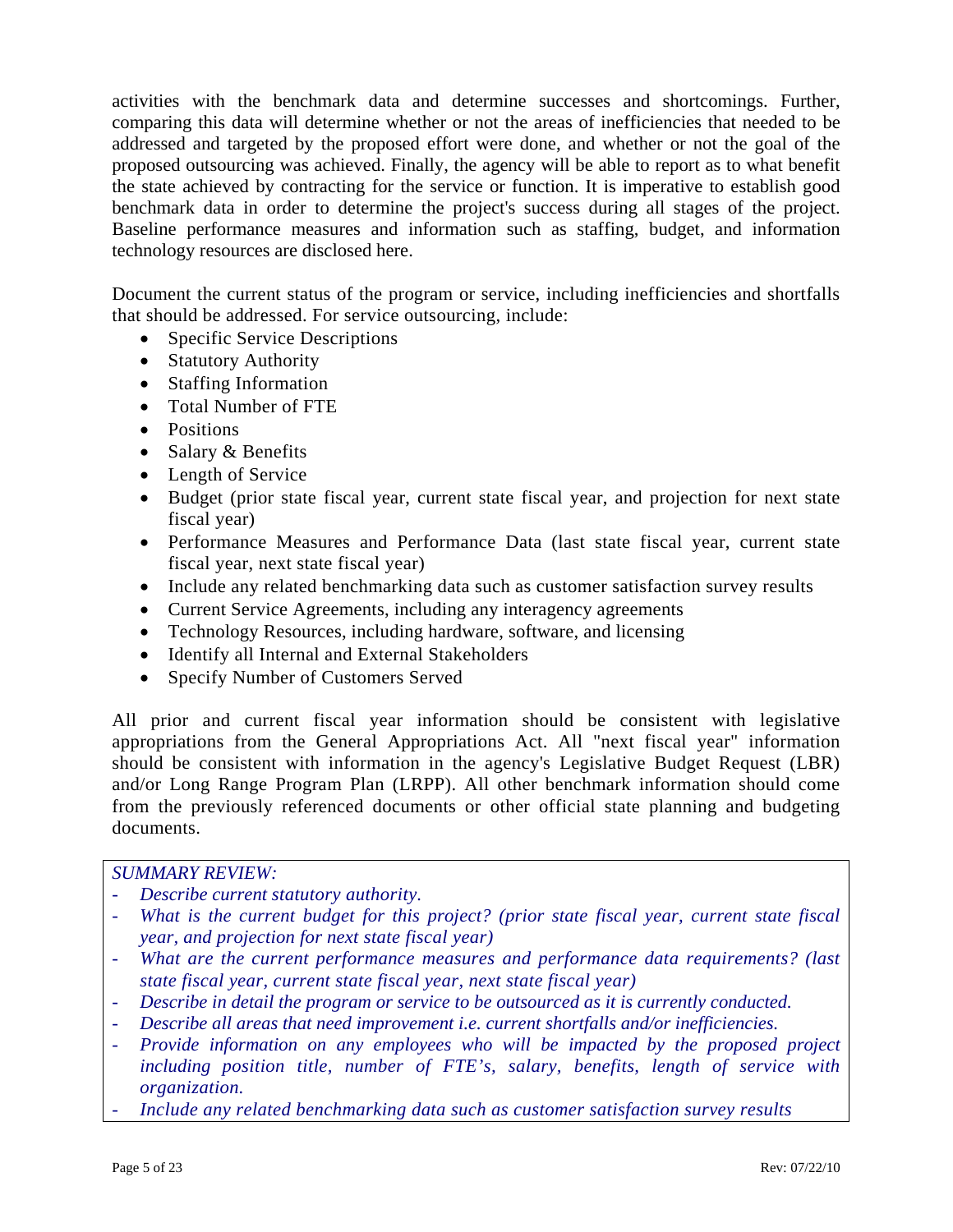- *Address any current service agreements, including any interagency agreements, if applicable.*
- *What are the current technology resources, including hardware, software, and licensing?*
- *Identify all internal and external stakeholders.*
- *Specify number of customers served by this activity.*

# **2.3 Rationalize Basis for Introducing Competition into Service (Rationale)**

This section explains how the service is critical to the agency's mission, how it is aligned with the state's policy and budget priorities and identifies all objectives for changing the method of service delivery from the current process. The rationale for outsourcing should document specific performance, operational, and financial issues that need addressing to achieve improvements. It explains why the current process is not desirable and notes the drivers of change.

It is appropriate for this section to include other alternatives considered (i.e., make vs. buy) and the reasoning of why those options were rejected. Explain what the current service has been compared against; public-to-private, public-to-public or improvements in procedures and processes. Identify any best practices for the program available from other public or private sector entities not currently being utilized by the state.

Briefly document the recommended solution and prioritize the remaining alternatives in terms of feasibility; anticipated process or program improvements and benefits. Explain why alternatives other than outsourcing or contracting out were dismissed.

Different alternatives for meeting the goals and business objectives should have been researched and documented prior to drafting the business case. Ensure that all available and appropriate options have been considered. A Cost Benefit Analysis and Risk Analysis should have been conducted for each alternative so that comparisons and appropriate recommendations can be made.

Identify why the function or service could not be improved upon internally and describe all alternatives considered. These should include different levels of outsourcing, agency alternatives for improving service through in-house reengineering or increasing/decreasing the scope and/or requirements of the service being performed. Explain how this is a viable and beneficial project to potential contractors. If this has been done for other public sector entities, provide details. In the description of alternatives, document the following:

- Any assumptions unique to each alternative.
- The impact to the agency or program area for each alternative.
- The ease or difficulty of implementation for each alternative.
- Pros, cons and potential benefits, including soft organizational benefits for each alternative.
- Risks associated with each alternative.

- *Explain in detail how the service is critical to the agency's core mission and how it is aligned with the state's policy and budget priorities.*
- *Identify all objectives for changing the method of service delivery from the current process.*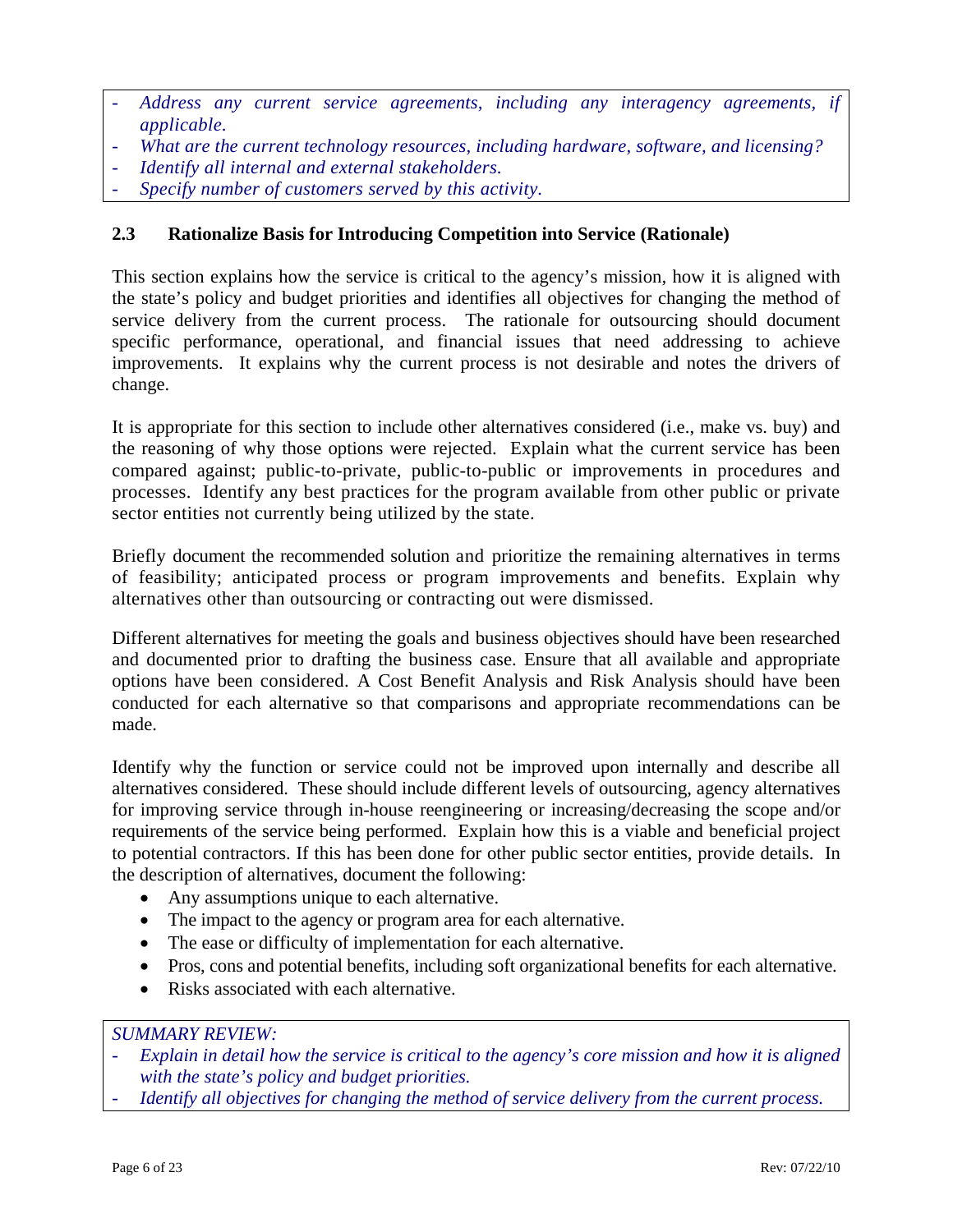- *Document specific performance, operational, and financial issues that need addressing to achieve improvements to service.*
- *Explain why the current process is not desirable and note the drivers of change.*
- *Describe other alternatives considered and the reasoning of why those options were rejected.*
- *For each alternative explain the impact to the agency for the alternative, any unique assumptions made, the ease or difficulty of implementation, the pros, cons and potential benefits, including soft organizational benefits, and all risks associated with that alternative.*
- *One alternative must include keeping services in-house. Identify why the function or service could not be improved upon internally and describe the alternatives considered.*
- *Document the recommended solution and prioritize the remaining alternatives in terms of feasibility, anticipated process or program improvements, risks and benefits.*
- Explain what the current service has been compared against; public-to-private, public-to*public or improvements in procedures and processes.*
- *Explain how this is a viable and beneficial project to potential contractors. Provide detail if this service has been done for other public sector entities.*
- *Identify any best practices for the program available from other public or private sector entities not currently being utilized by the state.*

### **2.4 Describe Assumptions and Methodologies (Rationale)**

Business case recommendations are often based on assumptions associated with policy, legislation, strategic planning, market conditions, and other considerations that may change over time. This section should clearly articulate such assumptions and should be the basis for all business case rationale. It is important to detail these assumptions and identify how changes in key assumptions would impact the project and outcome because as they change, the business case will need updated accordingly. Also, readers of the business case need to know how the assumptions affected the business case rationale and conclusions.

List all assumptions considered when determining the necessity of performing this project. Organize assumptions into major categories such as those related to current policy directives, market and technology conditions and events, internal organizational changes, legislative changes, current cost or funding structure changes, and schedule mandates. It is important to detail the assumptions upon which the case is built not only because many of them may change, but because the wider audience to whom you are making the case may not have enough background to automatically make similar assumptions. You may also use this section to document how you arrived at certain data where no specific information may be available or to explain estimated figures used to arrive at a conclusion.

It is particularly important that this section document the methodologies used to derive the current and estimated contract cost of the services for the purpose of calculating cost savings or other financial benefits.

The methodology used to develop cost comparisons in the rationale for contracting a service to another entity (Section 2.3) should be detailed in this section, as it is often difficult to compare true cost allocation figures when financial models across sectors are different. The method used should aim to keep the process as simple as possible while ensuring a high degree of validity. Methodologies used for calculating any other variable figures should also be expressed in this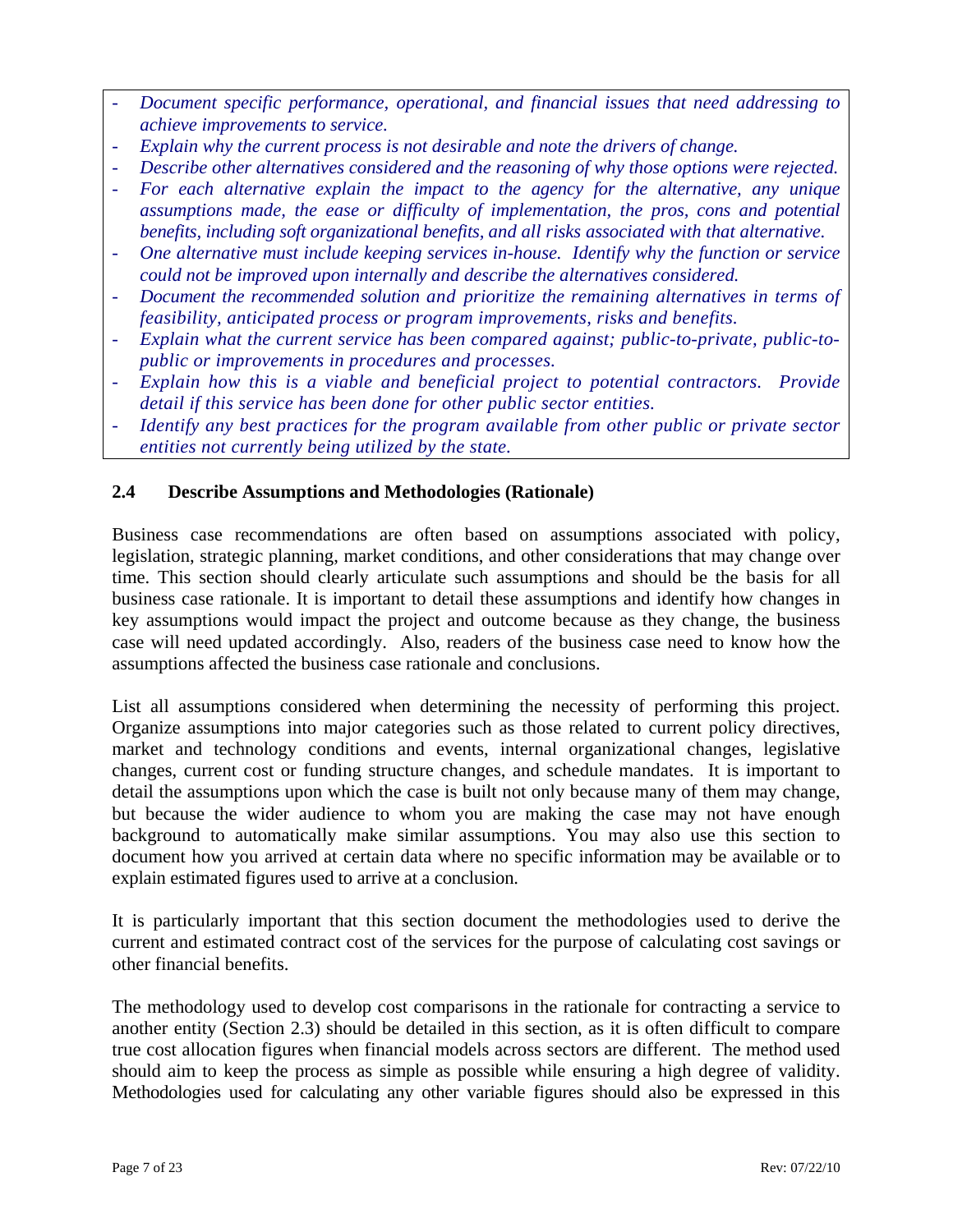section as should methods used to assign costs or figures to resources associated with the project. Stakeholders need to understand how the agency arrived at costs and benefit figures.

### *SUMMARY REVIEW:*

- Explain all assumptions made regarding this project associated with policy, legislation, *strategic planning, market conditions, and other considerations that may change over time.*
- *Indicate what assumptions directly affect the business case rationale and recommendation, if applicable.*
- *Identify how changes in key assumptions would impact the project and outcome because as they change, the business case will need updated accordingly.*
- *Organize assumptions into major categories.*
- *Document how you arrived at certain data where no specific information may be available.*
- *Document the methodologies used to determine the current and estimated contract cost of the services.*
- Explain estimated figures used to arrive at a conclusion.

# **2.5 Formulate and Detail the Recommended Solution (Feasibility)**

This is the heart of the business case. This section begins with a high-level narrative description of the proposed solution and the full scope of services. Outline how the project is achievable and explain how the lead agency is or will be able to manage the procurement and project as required to successfully implement the project. Identify the functionality requirements across the effort that must be addressed and delivered and provide a synopsis of what the residual role of the State would be and how the program area would eventually be reorganized due to the change in delivery of service.

This narrative should clearly communicate what the proposed project encompasses and the overall scope in terms of what responsibilities will remain within the agency and what is being shifted to the vendor. State how the project will contribute to the agency or State's core mission. In addition, if any statutory change or budgetary authority is needed, provide a description detailing what the changes are and how the agency plans to accomplish these changes (i.e., through the agency's Legislative Budget Request or via legislation to be proposed during the next Legislative session). Detail how stakeholder input was taken into consideration and how they will be involved in the development and implementation of the project.

The remainder of this section is dedicated to providing detailed information regarding the scope of the outsourced services and how the procurement is managed. This should include the fiscal impact of the project, associated changes in business processes, risks associated with this option, the timeline and milestones planned in pursuing the project and all other related areas necessary to demonstrate that the agency understands the complexity of the project, has done due diligence in researching the business requirements and risks and is prepared to manage all aspects of the project, if implemented. Any expected benefits and savings should be balanced with expected risks and up front costs to the State. Prove here that this balance has been weighed and that this project will provide value added to the State. Specific components to include, but are not limited to:

• Business outcomes – define what the desired outcome is and address all that apply i.e. reduced cost, cost avoidance, increase in services levels, etc. Describe what the expected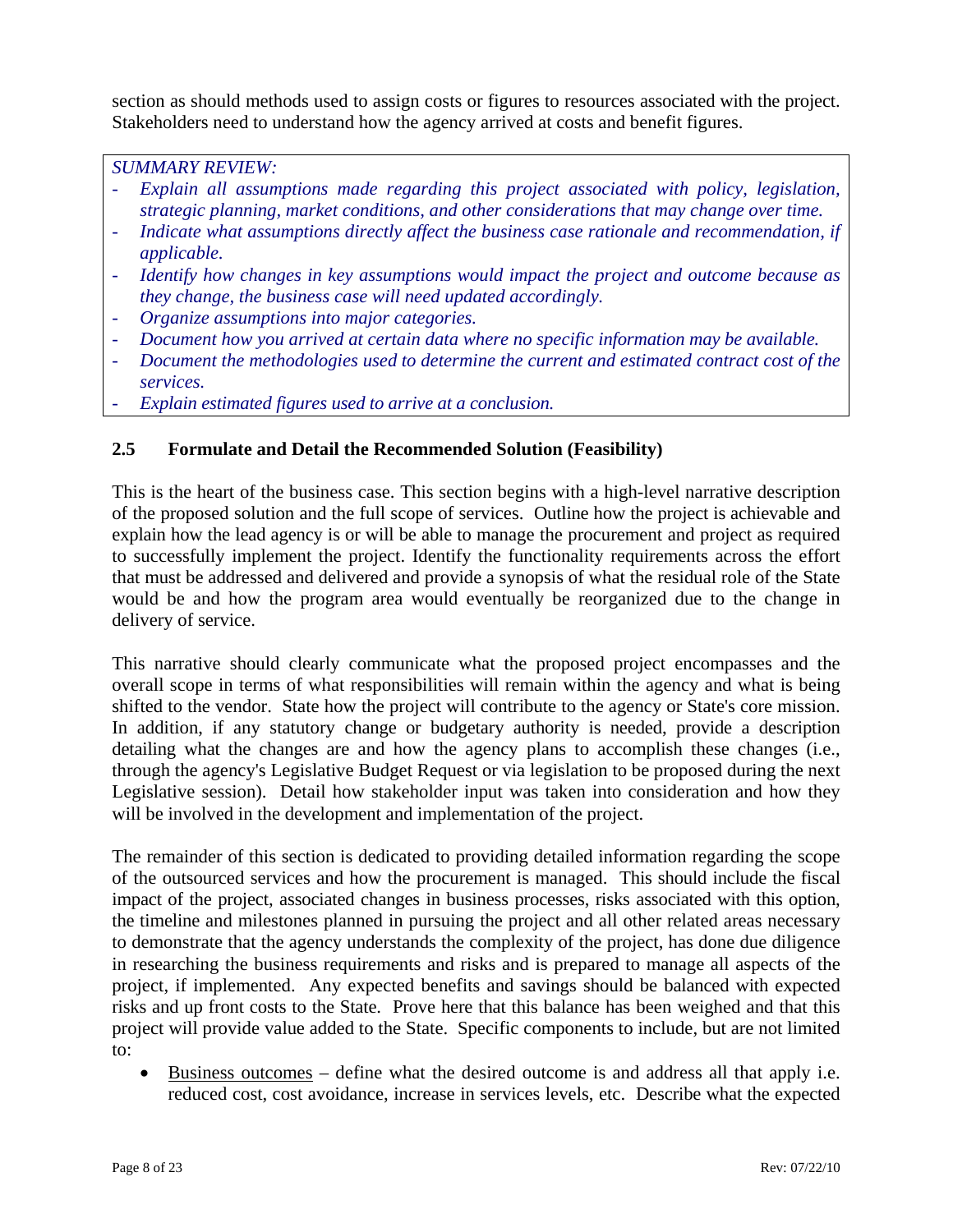performance, service or program improvements will be (must be verifiable) and summarize the benefits to the state.

- Impact on agency Describe what the impact will be on the organization (what division or unit of what agencies are impacted, what functions, what personnel)
- Identify functions describe what functions/locations within the agency that are expected to be affected or created with high level requirements for each function and a brief description for each function.
- Scope Identify all services, functions, programs and state assets to be transferred to the contractor. Identify processes, systems and employees within scope of project
- Identify funding Identify the source and amount of funds available to proceed with the outsourcing, and how long funding is available to support the continuation of the contract if ongoing services are needed.
- Lay out the project timeline Establish if the service is a short-term event (within one fiscal year), long-term commitment (multiple fiscal years) or a permanent effort (ongoing with no anticipated ending in demand for services).
- Provide a detailed cost/benefit analysis The first part of this section focuses on detailing the cost of the current process and related outputs to document the level of efficiency of the current process. Current expense is the "as-is" cost and any associated system replacement costs, including current FTE counts. The second part of the analysis details the projected cost of the new process and what impact is expected for outputs and outcomes. Projected expense is the total outsourcing project costs for length of proposed contract (projected expense)
	- Subtotal for provider contract expense
	- Subtotal for residual organization cost
	- Subtotal for workforce transition cost
	- Subtotal for any third party monitoring cost
	- Subtotal for FTE reduction costs

The third part of the analysis details the expected verifiable cost savings over the length of proposed contract, projected annual cost savings and savings timeline. Does your cost benefit analysis validate and support the outsourcing of the proposed service or function? If no, then clearly define the rationale as to why the outsourcing should proceed.

Costs are not limited to the actual cost of the contract but include the cost of implementing the contract, the cost of monitoring and reporting contract performance, and any cost impacts to agency operations affected by the outsourced process. Costs are classified as either recurring or non-recurring in order to facilitate the estimation of costs over the entire contract term. In comparing costs, any change in revenue streams are considered in deriving total cost savings and fiscal impact. The published industry average or benchmark for service should be summarized and finally, the cost of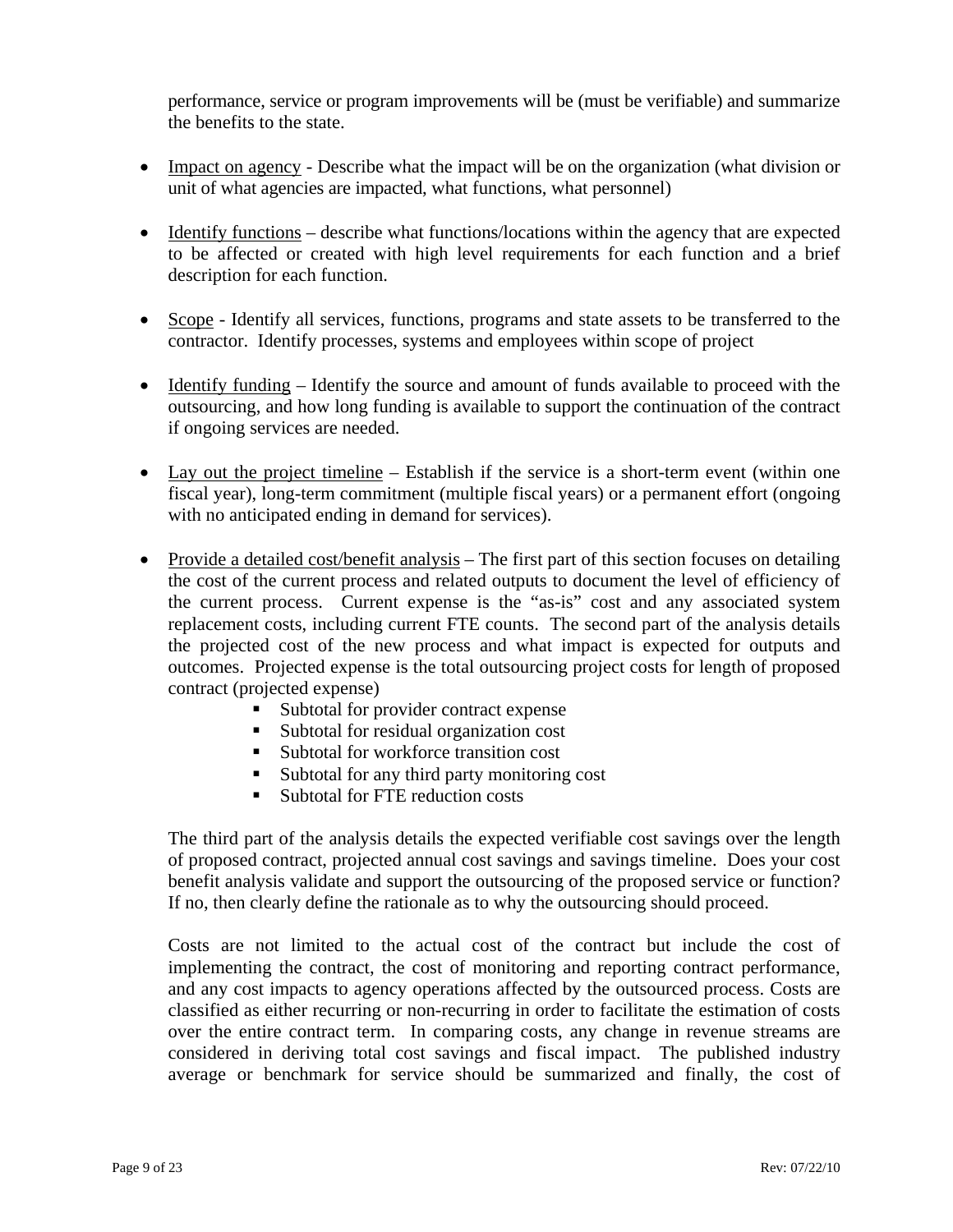alternative solutions that were considered should be estimated and summarized for comparative purposes.

Tangible benefits should be quantified. This includes cost savings and possibly revenue impact. Total costs should be identified and organized, both project and operational. Return on Investment (ROI) should then be calculated and substantiated. Cost Benefit Analysis results should be documented for each alternative solution, including outsourcing versus not outsourcing. Identify benefits in a manner that can be tracked and measured through post-implementation operations. "Soft" benefits and costs should also be documented, such as increased satisfaction to those who use services, and opportunity costs associated with doing the project. Identify alternatives associated with increased/decreased requirements and scope and show costs or impact associated with the change in scope in an effort to provide an apples-to-apples comparison. If applicable, identify current/expected total resource costs associated with not conducting this project at all.

- o Identify total budget by agency.
- o Show a cost-to-benefit analysis associated with each viable alternative identified.
	- Document increased revenue opportunity if applicable over anticipated life of outsourcing contract.
	- Document change in total resource costs to the state over life of outsourcing contract for this option. For option to source in-house, contract cost would be zero, and show change in total resource cost.
	- Document anticipated contract costs over the life of the contract for this option.
	- Calculate the ROI associated with each viable option.
- o Document funding methods, and list all constraints on funding sources.
- o List any federal requirements for funding.
- o Document a list of anticipated soft costs and/or benefits associated with each alternative.
- Identify the procurement method Identify which procurement method is recommended as most appropriate (ITB, RFP or ITN) and explain why that method was selected. Your agency purchasing staff will most likely assist program staff in making this determination. The procurement method greatly affects the project timeline, as different procurement methods involve vastly different timeframes to execute. Note: In the final business case provide a chart comparing the best and final offers (BAFO's) from interested bidders listing company name, annual cost, total cost and name of product or software application selected in conjunction with service, if applicable. Include the justification for award of contract to vendor and a summary of net change in cost position of the state. Note: more detailed information on the procurement method will be explained in Section 2.9.
- Specific technology related requirements Outsourced services may involve the development or integration of information technology products or they may affect existing agency technology applications. Describe the programs, services, functions or computer systems that will need to run in parallel upon initial implementation of the project. If applicable, describe the role of enhanced technology in the recommended solution and anticipated date old programs will be discontinued. Describe the ownership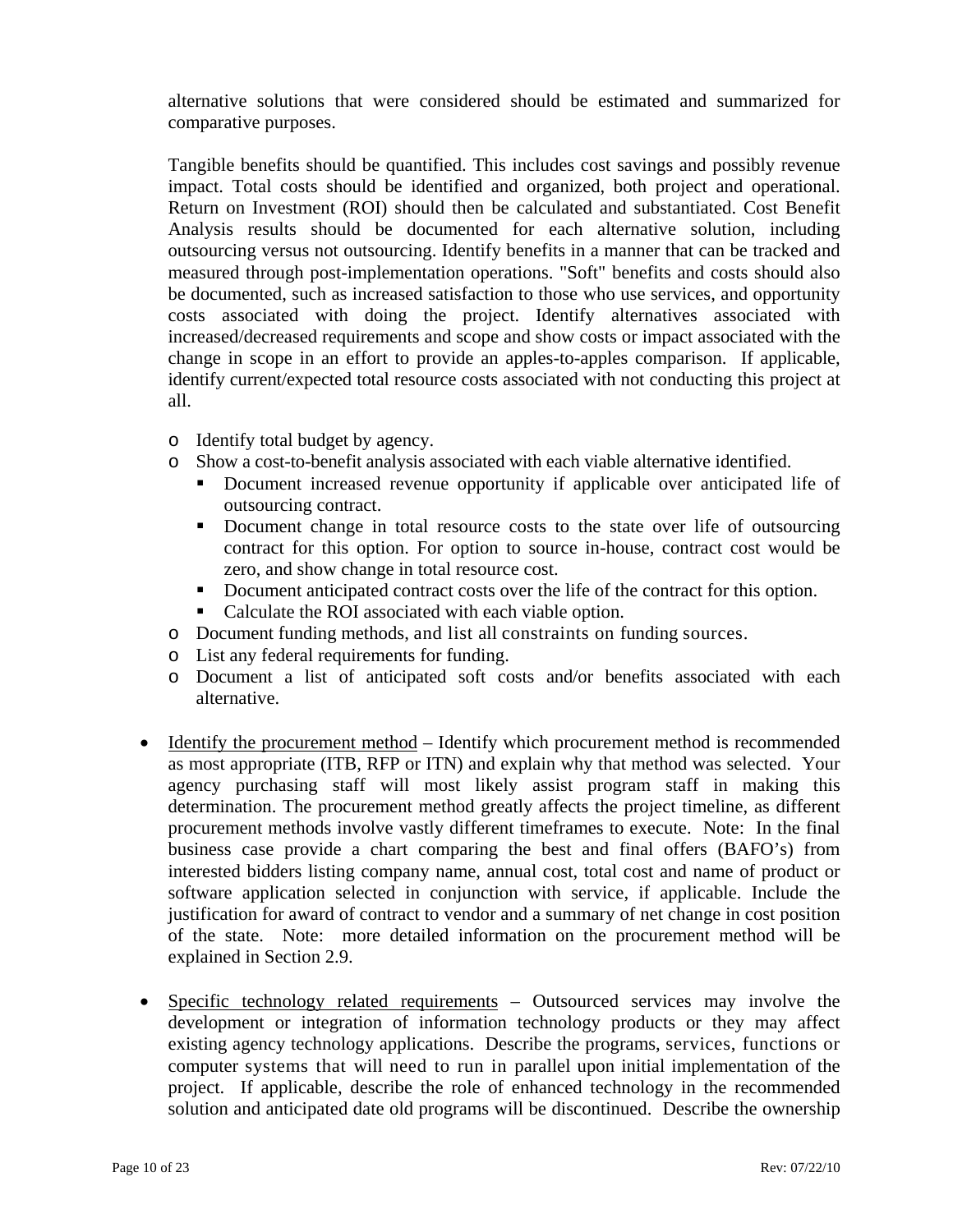and placement of hardware, software and intellectual property resulting from this outsourcing. It is recommended that you contact your agency's Information Technology office concerning required review and approval of concept prior to commencing with project.

- Identify agreement payment type This decision greatly impacts the extent of monitoring that is conducted, both by the agency and the Department of Financial Services. Determine the most appropriate payment type and explain why that type was selected. The types are:
	- o Fixed Price or Fixed Rate Used when the cost of providing the service is certain and well documented in the solicitation document; the unit of the deliverable becomes the key determination for payment approval.
	- o Cost Reimbursement Used when there is less certainty concerning the actual cost of delivering the service and is a form of risk sharing with the contractor. This payment type requires extensive cost documentation by the contractor and a detailed protracted verification process by the contract manager.
- Identify the project management team Be sure to identify a project manager (does not have to be by name, can be a title) and a project management team. Describe the roles and responsibilities of each member and ensure that the team selected has the appropriate level of experience for the project.
- Identify contract manager and contract operations manager Detail how the project will be managed and monitored once implemented. Explain who in the agency will serve as contract manager and contract operations manager and the subsequent contract maintenance activities. These persons generally have a high level of expertise in the services being contracted. When or if the agency determines that the contract does not require the efforts of two persons, a single person may serve both roles.

- *Provide a high-level narrative describing the proposed solution and the full scope of services. Describe how the project will contribute to the agency or state's core mission.*
- *Outline the business outcomes and/or improvements and how they are achievable.*
- *Explain how the lead agency is or will be able to manage the procurement and project as required to successfully implement the project.*
- *Identify the impact on the agency. Identify all services, functions, programs, assets, employees and systems that will be impacted.*
- *Define all associated changes in business processes, change management responsibilities and risks associated with these changes.*
- *Describe the fiscal impact of the project and explain the term of this project. Define if it is short term (one fiscal year), long-term (multiple fiscal years) or a permanent effort.*
- *Identify the funding source, amount required to proceed with project.*
- *Describe how long funding will be required to support the continuation of the project, if ongoing services is needed.*
- *Identify the agreement payment type being proposed for this project.*
- *Provide a detailed cost/benefit analysis comparing all current costs, future costs, expected savings and timeline when those savings are expected to occur over life of project.*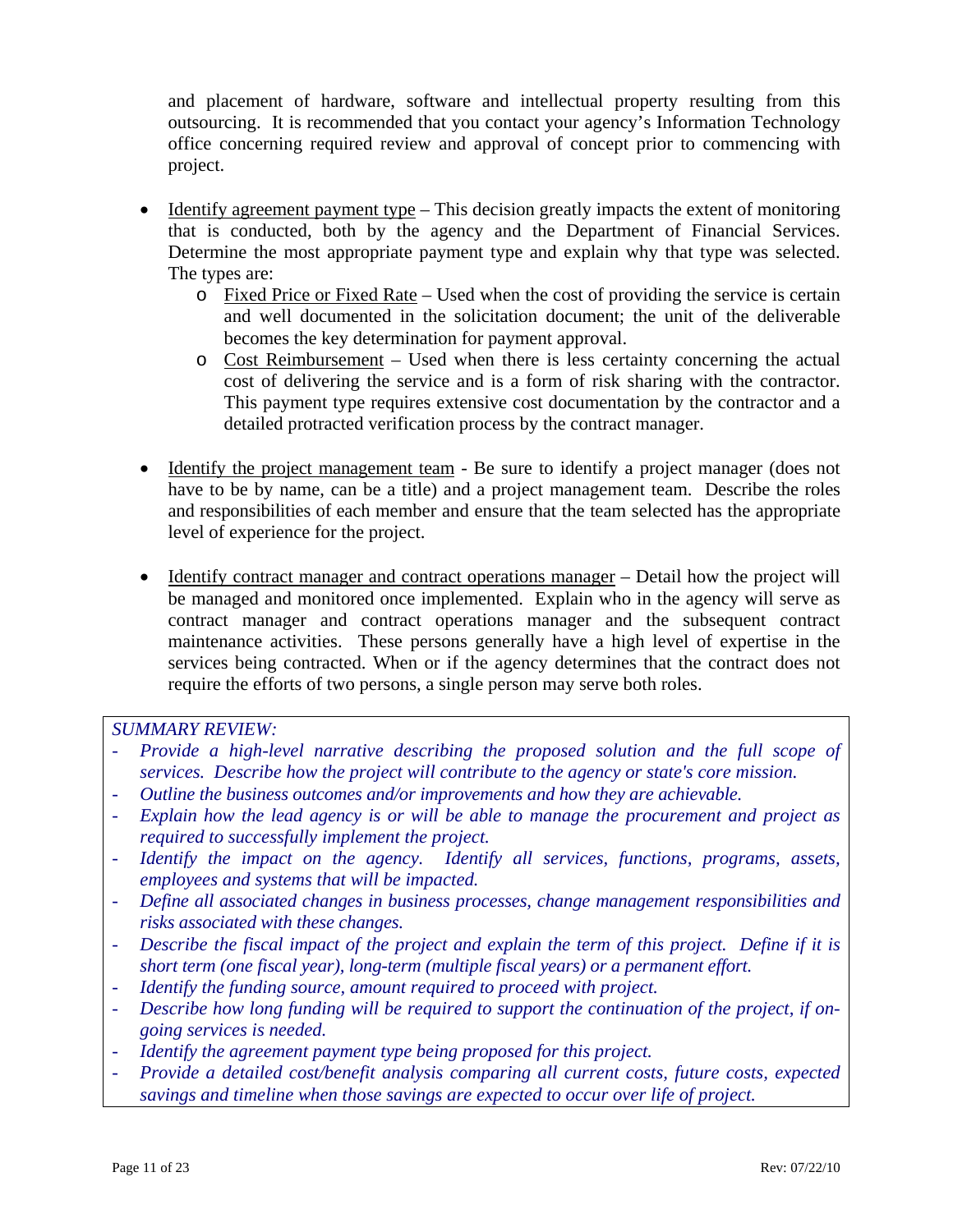- *Identify what responsibilities will remain within the agency and what is being shifted to the contractor. Provide a synopsis of what the residual role of the state will be and how the program area would eventually be reorganized due to the change in delivery of service.*
- *Explain if any statutory changes or budgetary authority is needed. Provide a description detailing what the changes are and how the agency plans to accomplish these changes.*
- *Detail how stakeholder input was taken into consideration and how they will be involved in the development and implementation of the project.*
- *Identify the project milestones.*
- *Outline the estimated project timeline of events for the project, from start to finish.*
- *Identify the procurement method and how the procurement will be managed.*
- *Address technology related issues associated with project.*
- *Identify the project management team, their qualification, roles and responsibilities.*
- *Identify the contract management team, their qualifications, roles and responsibilities.*
- *Detail all expected benefits and savings versus expected risks and up front costs to the state.*

### **2.6 Identify State and Agency Impact (Feasibility)**

It is important to describe how the recommended solution is expected to impact the agency, employees, customers and the business process.

This section should identify which agencies and divisions are impacted by the recommended change and specifically how current employees' jobs will change, as well as strategies for addressing those changes (i.e., additional training, job reclassification, etc.). This section should detail what business processes will be changed, if any, and what change management steps will be taken to accomplish this. Anticipated changes to the business process and impact on workload are to be explained and documented with updated process maps and workflow descriptions. If technology is involved, explain how the agency will avoid the expensive pitfall of over-customization of off-the-shelf software. Any changes affecting the method of service delivery to the customer are to be identified and explained.

A critical component of this section is documenting that a risk assessment and SWOT Analysis (strength, weaknesses, opportunities and threats) have been conducted and identify the contingency plans that have been formulated to address the adverse impact of realized risks.

In the risk assessment, the lead agency should identify and document key risks and craft a mitigation strategy. Document those opportunities for problems that could have a negative impact on the performance and success of the project. Also document risks associated with not performing the project and realizing the business objectives. For an outsourcing recommendation, risks and obstacles associated with outsourcing should also be identified and documented. Determine and document a mitigation approach for each risk identified. Based on the severity, the plan may be to accept the risk and do nothing, or spend money at the onset in preparation of having to mitigate a risk realized.

- First, list the current risks to the agency that are reduced or mitigated by outsourcing the service as described.
- Then list the potential risks of proceeding with the outsourcing of the service. These may include such things as contract timeline risk, funding risk, service level risk, schedule risk, changes in the industry, political risk, changes in technology, and vendor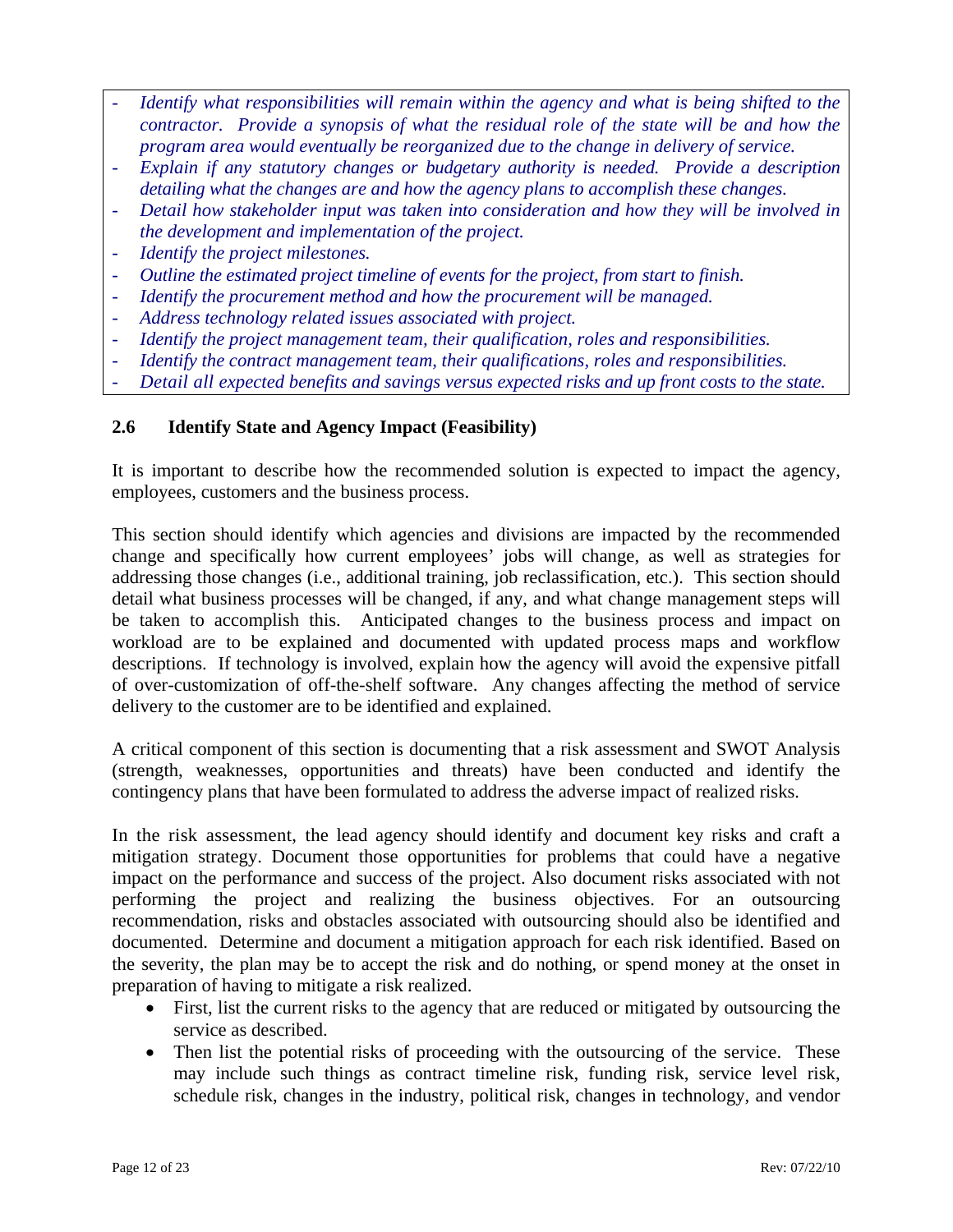performance and relationship risks. Each identified risk should be coupled with a contingency plan for what actions will be taken to mitigate the risk. Each identified risk is evaluated according to severity of impact (high, medium, or low) and the probability of occurrence. These are necessarily judgment calls but serve the purpose of prioritizing the agency's approach to risk mitigation.

When it is anticipated that by outsourcing the service, employees' jobs may be eliminated, the business case must include an outline of an employee transition plan. Component parts of the employee transition plan might include, but is not limited to:

- A communication plan for affected employees This plan identifies all employees or employee classes impacted by the contract and identifies when and how the agency will communicate the status of contract implementation and the personal impact to each employee.
- Job placement policies for affected employees Policies start with the agency's efforts to find displaced employees other positions within the agency, and includes contract provisions requiring the contractor to consider all adversely affected employees for positions within their company.
- A replacement and retraining assistance plan A contingency placement strategy for employees not retained by the agency or employed by the contractor.
- A determination whether the contract contains severance compensation provisions requiring the contractor to establish an employee severance pay pool to compensate employees who are not reemployed with the state or offered employment with the contractor.

In the SWOT Analysis, the lead agency should analyze the state's strengths and weaknesses as well as the opportunities and threats associated with the solution being proposed. Describe how the agency will capitalize on its strengths while reducing the potential negative impact of its weaknesses. Detail opportunities available through the proposed solution and identify a plan of action for threats identified. Identify any constraints on the State to successfully implement the program.

Clarify residual roles and responsibilities on the state side and explain what the impact will be, if any, on the rest of the agency or State. If the project will require the agency reorganizing, describe the new organization and how the reorganization will be achieved.

Some outsourcing projects affect only the agency that is initiating them. However, many projects will impact several, if not all, agencies. Each agency expected to be affected should be identified, including the areas or functions most affected within each agency. List all agencies potentially impacted by the outsourcing project. Consider all processes that may change, all events causing possible disruption, and all functions that are expected to impact resource levels. Conduct an initial impact analysis session with representatives from each agency. Determine groups within each agency that may be impacted. Summarize change management needs for each agency. Analyze what the impact on the State would be if the project fails to reach full implementation and identify contingency plans for each major risk.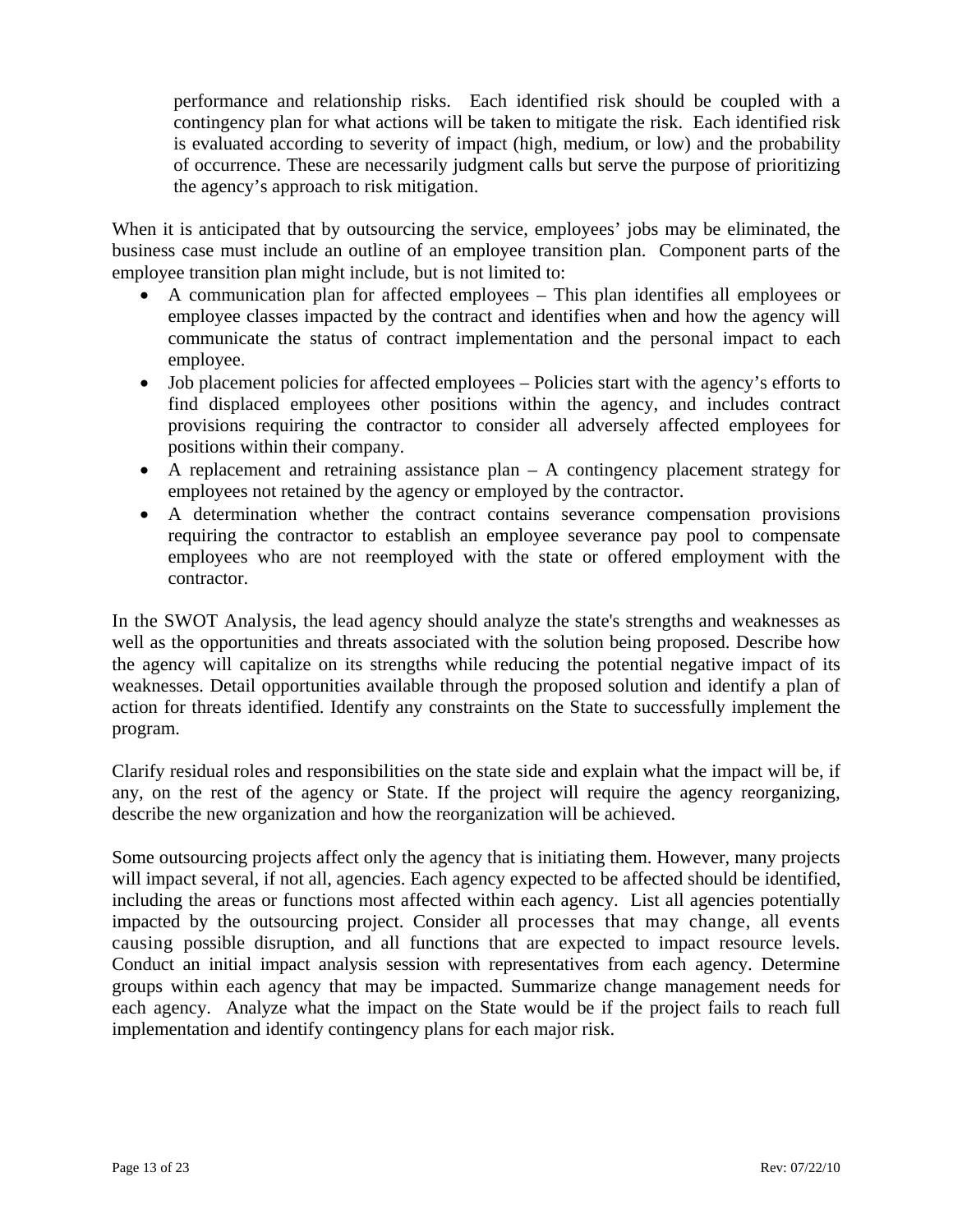*SUMMARY REVIEW:* 

- *Identify which agencies and divisions are impacted by the recommended change.*
- *Describe in detail what change management steps will be taken to accomplish changes in current business processes.*
- *Explain how the changes will impact current workload and document proposed business process changes with updated process maps and workflow descriptions.*
- *If technology is involved, explain how the agency will avoid over-customization of software.*
- *Identify and explain any changes affecting the method of service delivery to the customer.*
- *Document that a risk assessment and SWOT Analysis (strength, weaknesses, opportunities and threats) have been conducted and identify the contingency plans that have been formulated to address the adverse impact of realized risks.*
- *Determine and document a mitigation approach for each risk identified.*
- Document those opportunities for problems that could have a negative impact on the *performance and success of the project.*
- *Document risks associated with not performing the project and realizing the business objectives.*
- *Describe how the agency will capitalize on its strengths while reducing the potential negative impact of its weaknesses.*
- *Detail opportunities available through the proposed solution and identify a plan of action for threats identified.*
- *Identify any constraints on the State to successfully implement the program.*
- *Identify specifically if any current employees' jobs will change or be eliminated, as well as strategies for addressing those changes (i.e., additional training, job reclassification, job placement, etc.), if applicable.*

# **2.7 Explain Employee Transition Management Process (Strategy)**

This section addresses communications, training and employee transition when state employee jobs are being eliminated as a result of an agency's decision to outsource or privatize an agency function. According to the State of Florida employee transition guide titled "Managing Change - A Guide to Employee Transition", a workforce transition team shall be created when state employee jobs are affected. The agency shall create a workforce transition team and outline a change management plan for employee transition. A transition team shall be created out of current resources composed of high level agency staff. This team shall be defined in the business case for each project. This team shall include, but not be limited to key leaders in the administration, human resources, communications and legal. The team should also consider involving work group employees and contractor representatives. The role of this team will be to identify and resolve issues throughout the life cycle of the outsourcing initiative. They shall provide clear pathways for affected employees to seek and obtain information or assistance. The transition team should also provide in-person informational sessions addressing the outsourcing initiative with affected employees, agency management and any external interested parties.

Outline a communications plan. This plan should identify all stakeholders and employee classes to be affected by the project. Identify when and how the agency and vendor will communicate the status of the project and the personal impact on each employee throughout the procurement and implementation stages.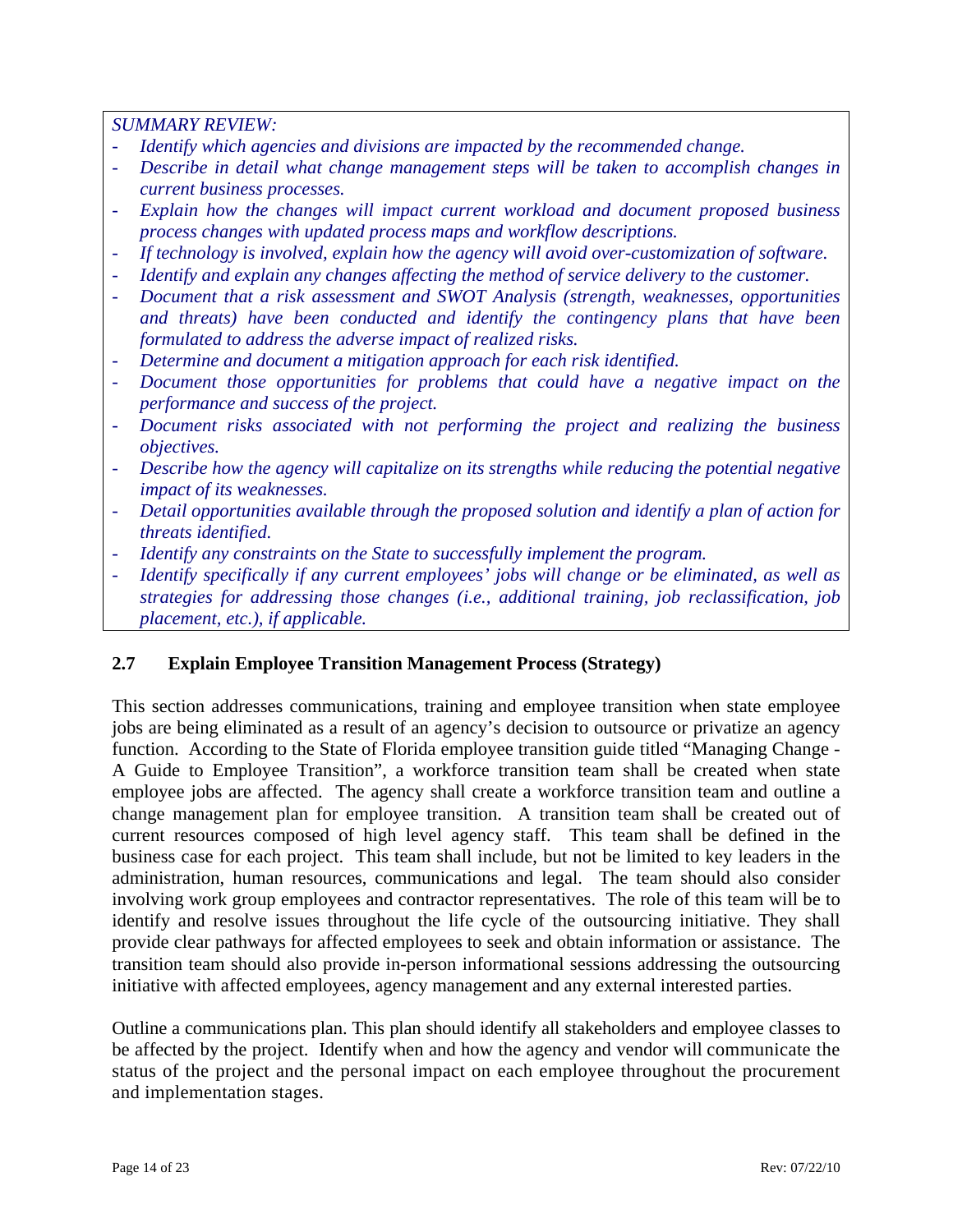Outline an employee transition plan. Address the data related to affected employees, identify specific positions to be outsourced if possible (if not, identify broad classes) and describe the feasibility and process of implementing the project with minimum impact to these employees. Include any contractual terms related to the transition of employees that will be required for the procurement to succeed. Refer again to the Employee Transition Guide to draft this portion of the business case.

Each agency shall develop job placement policies for employees affected by an outsourcing initiative. Policies shall include, but not be limited to, requiring that each impacted state employee be interviewed by the contractor and considered for job placement within the company.

Each agency shall develop a reemployment and retraining assistance plan for employees who are not retained by the agency or employed by the contractor.

Agencies shall consider incorporating severance compensation provisions into outsourcing contracts requiring the vendor to create an employee severance pay pool as part of the contract. Employees who are not offered employment with the state, the vendor, or another entity would be provided severance pay. If an agency feels that this measure is desirable, this provision should be outlined in the business case and be addressed during the procurement process. This option does not preclude an agency from negotiating or entering into a contract providing for other performance and compensation provisions.

In accordance with existing statutory authority, agencies can, within their approved budgets, offer critical employee retention salary increases in order to retain those individuals identified as critical to successful transition of the outsourced service to the contractor.

Outline a training plan for employees and customers. Summarize the requirements for training, a timeline for training prior to implementation of the project and include continued training for the transition phase.

Describe how the transition period of the state turning over a function or service to another entity will be managed. Identify programs, services, functions or computer systems that will need to run in parallel upon initial implementation of the project. Most services outsourced experience an initial decline in quality of service. Account for how this will be managed if it occurs and, if applicable, describe how customer service levels will be maintained during this period.

Briefly describe how the Project Management Team will transition into monitoring the contract and performance of the project.

- *Identify specifically if any current employees' jobs will be eliminated, as well as strategies for addressing those changes (i.e., additional training, job reclassification, job placement, etc.), if applicable.*
- *If employee jobs are being eliminated include an outline of an employee transition plan,*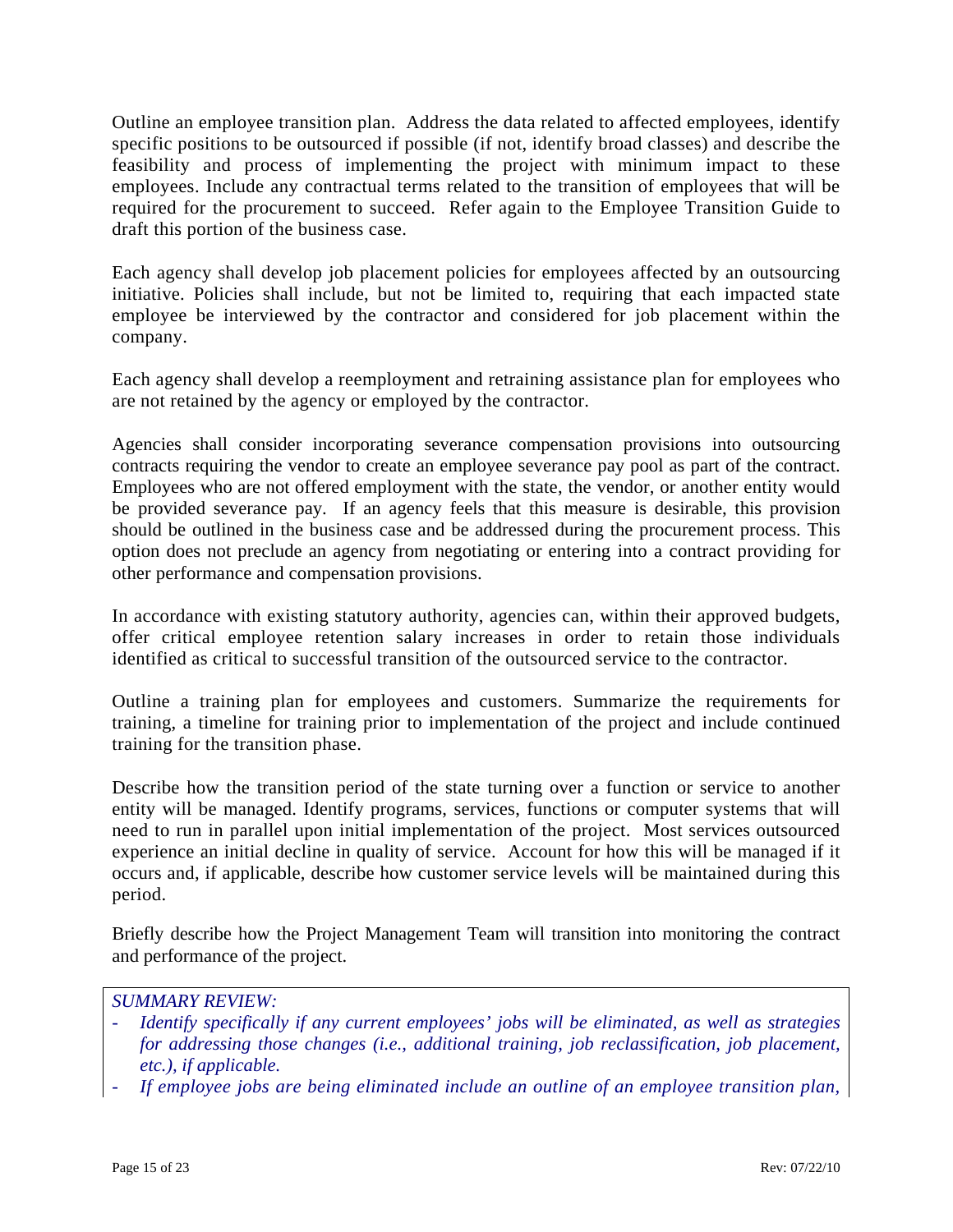which should include a communications plan for affected employees, job placement *policies, replacement and retraining assistance plan and determination whether the contract will contain severance compensation provisions.* 

# **2.8 Identify and Document Critical Success Factors (Strategy)**

Identify and document contract performance measures. Based on the current state of the agency and the business objectives identified, list what critical results, both outputs and outcomes that must be realized for the contract to be considered a success. Identify as many specific minimum performance measures that need included in the contract as possible. Identify which risks are most closely associated with the critical success factors, and re-address mitigation if necessary.

Identify how a return on investment shall be determined and document those characteristics of the project's end result that must be met at a minimum for the project to be considered a success. Critical success factors should be easily measurable at the end of a project and should be nonnegotiable during the procurement of a contract. Examples include the elimination of a manual processing unit, reduced annual maintenance costs or higher quality service metrics. Provide a full description of business outcomes and service requirements necessary.

### *SUMMARY REVIEW:*

- *Describe the business outcomes and service requirements.*
- *Identify contract performance measures.*
- *Based on current business objectives, list what critical results must be realized to deem project a success (outputs and inputs)*
- *Identify as many specific minimum performance measures that need included in the contract as possible.*
- Identify which risks are most closely associated with the critical success factors and re*address mitigation, as necessary.*
- *Identify how a return on investment will be determined and document those characteristics of the project's end result that must be met at a minimum for the project to be considered a success. Examples may include the elimination of a manual processing unit, reduced annual maintenance costs, higher quality service metrics, specific dollar savings, etc.*

# **2.9 Outline the Proposed Procurement Process (Strategy)**

This portion of the business case should document the recommended procurement approach and the basis for it as well as the proposed evaluation method and the anticipated timeline for administering the procurement solicitation. This section should include but not be limited to:

- Proposed solicitation method
- Anticipated number of respondents
- Proposed evaluation method (i.e. best value to the state or best cost)
- Anticipated procurement timeline (i.e. bid launch date, commencement of contract negotiations, anticipated contract award, implementation, etc.)
- Anticipated procurement budget, if required
- Anticipated contract term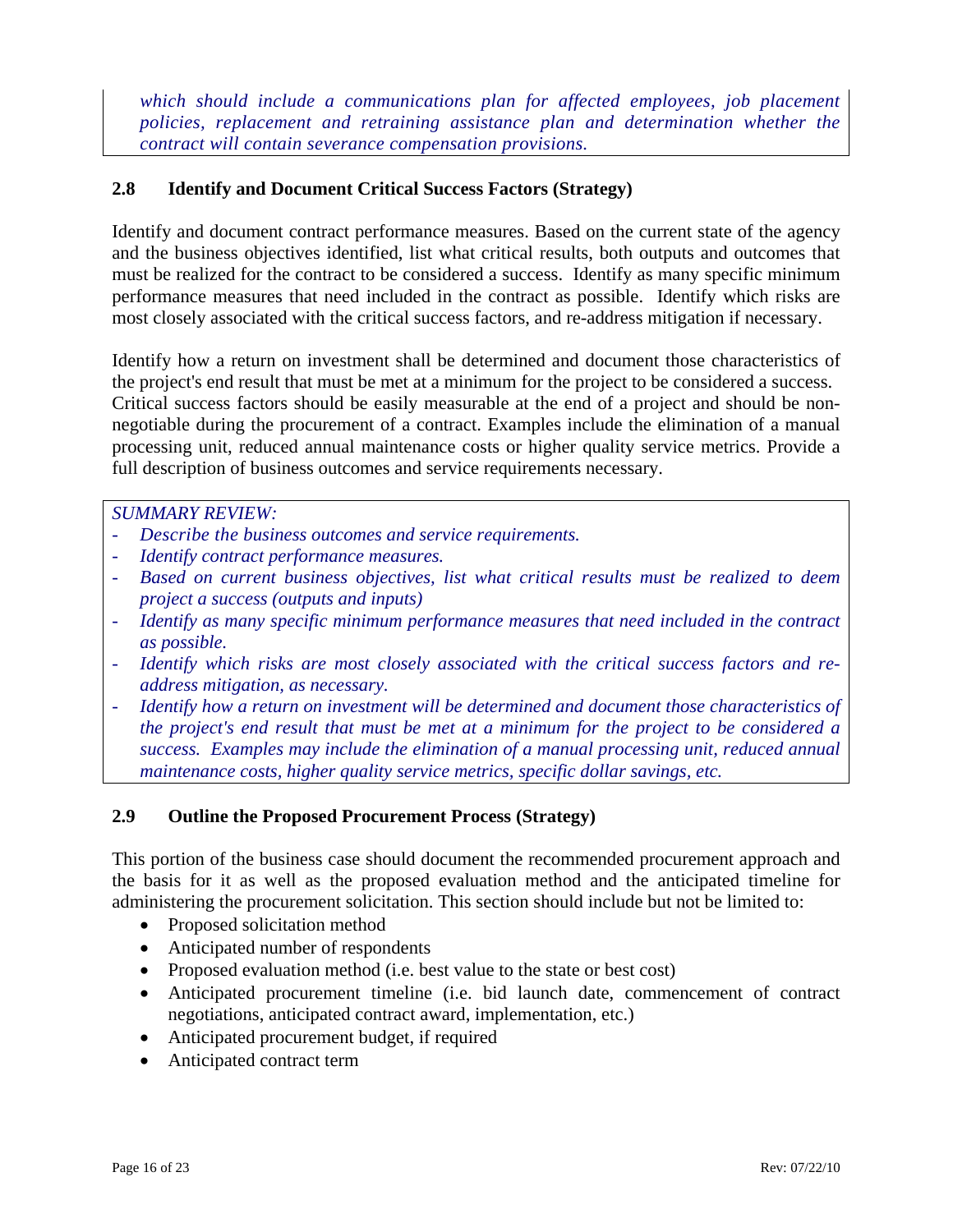A procurement evaluation team should be identified in this section if known, otherwise in a subsequent business case update. At a minimum, it is recommended that the procurement evaluation team be comprised of the following key roles:

- Operational Manager This senior level manager has overall responsibility for the management of the outsourced service and may ultimately serve in the capacity of either contract manager or contract operations manager once the contract is in place.
- Subject Matter Expert(s) This role has extensive expertise in the subject matter or program area of the service to be procured.
- Business Expert This person has a complete understanding of the business case and is responsible for ensuring that the procurement results in a contract that complies with the business model developed in the business case.
- Purchasing Expert This person has expertise in state procurement laws and rules and agency purchasing practices. This person usually serves in an advisory role on the evaluation team.
- Legal Counsel This person has the legal skills necessary to advise the team in administrative and contract law matters.

The procurement team is responsible for drafting the solicitation document, including establishing the evaluation criteria and scoring methodology. The evaluation team is responsible for reviewing and evaluating all responses to the solicitation and recommending a contract award. The procurement team is responsible for identifying key contractual terms such as duration, how to market the project to potential contractors and milestone deliveries. Briefly state how the procurement and project will be monitored. If a third party is recommended to serve as monitor, outline the procurement process for this contractor as well.

When preparing a business case make sure that there are adequate requirements defined for data security, digital rights, and the ownership of intellectual property within the contract between the agency and vendor. If the business case involves the transfer of health data, there are federal guidelines set forth in The Health Insurance Portability and Accountability Act of 1996 (HIPAA) 104-191 that must be adhered to and should be referenced in the contract between the agency and vendor. Currently, there is no Florida statutory prohibition against the offshoring of data management and state information in other countries. Due to the worldwide increase in this type of outsourcing, this issue should be addressed in your solicitation document and the subsequent contract.

- *Document the proposed procurement method and why that option was chosen.*
- *Document the proposed evaluation method and criteria.*
- *Document the anticipated timeline for administering the solicitation.*
- *List the anticipated number of respondents.*
- List the procurement budget, if applicable.
- *Define the anticipated contract term with optional renewals.*
- *Identify the procurement evaluation team.*
- *Describe how the procurement and project will be monitored.*
- *Explain if a third party contractor is recommended to serve as monitor. If yes, outline the procurement process for this contractor and estimated cost to project for this additional service.*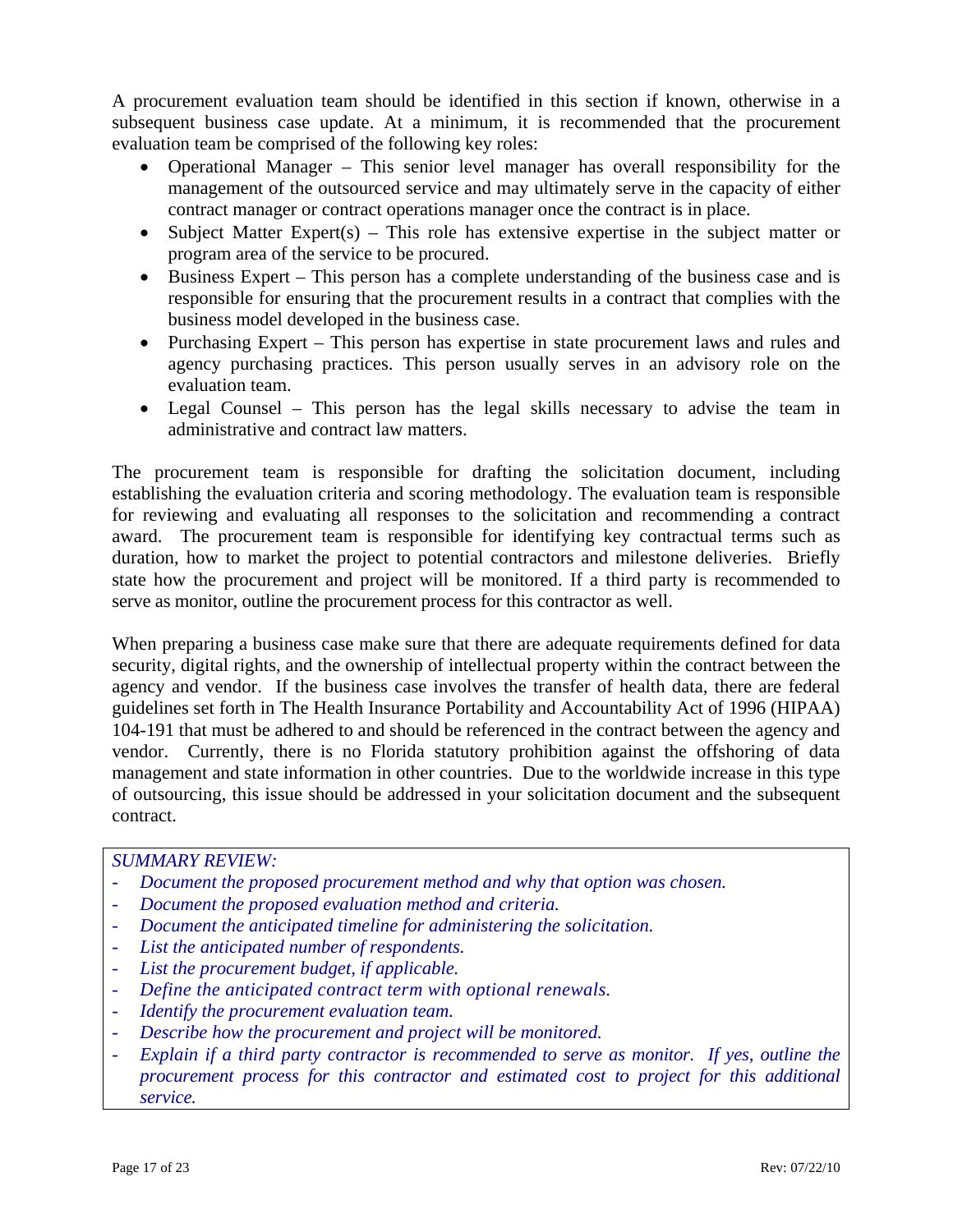- Define requirements for data security, digital rights, and the ownership of intellectual *property.*
- *Address the offshoring of data management and state information*

### **2.10 Greenhouse Gas Emissions**

Another area that needs to be addressed in your business case is greenhouse gas emissions. On July 13, 2007, Governor Crist signed Executive Order No. 07-126 which requiring all business cases submitted to the Council on Efficient Government incorporate and report energy consumption and greenhouse gas emission performance criteria, as applicable to the proposed project.

*SUMMARY REVIEW:* 

- *Describe how energy consumption and greenhouse gas emission performance criteria will be incorporated into the proposed project, if applicable.* 

### **2.11 Conclusion**

The conclusion of the business case reiterates the key points made in the executive summary and the business need for the outsourced service is restated. This section explains why the recommended solution is the best value (its savings and benefits) for the state and communicates why initiating the project now is appropriate and beneficial to the state. In this section you may want to advise stakeholders what happens next by summarizing the anticipated timeframe and proposed work plan associated with the project.

A business case is a living document through the execution of a contract. The initial business case is a working document that carries the process through the procurement phase. If key assumptions or methodologies change, or as additional information is made available, the business case is updated. Although the initial business case may not be as complete or factual as updated versions, it is as comprehensive as possible and an important resource in justifying the decision to outsource and making the case for budget authority, if needed.

### *SUMMARY REVIEW:*

- The conclusion of the business case reiterates the key points made in the executive summary *and the business need for the outsourced service is restated.*
- The conclusion explains why the recommended solution is the best value for the state and *communicates why initiating the project now is appropriate and beneficial to the state.*
- It is recommended that the writer of the business case advise all stakeholders on what *happens next by re-stating the anticipated timeframe and proposed work plan associated with the project.*

### **2.11 Formatting Guidelines**

General recommended style guidelines for business cases:

- All charts should be completed in Microsoft Excel
- All numbers are to be presented as positives
- Header should have agency name and business case title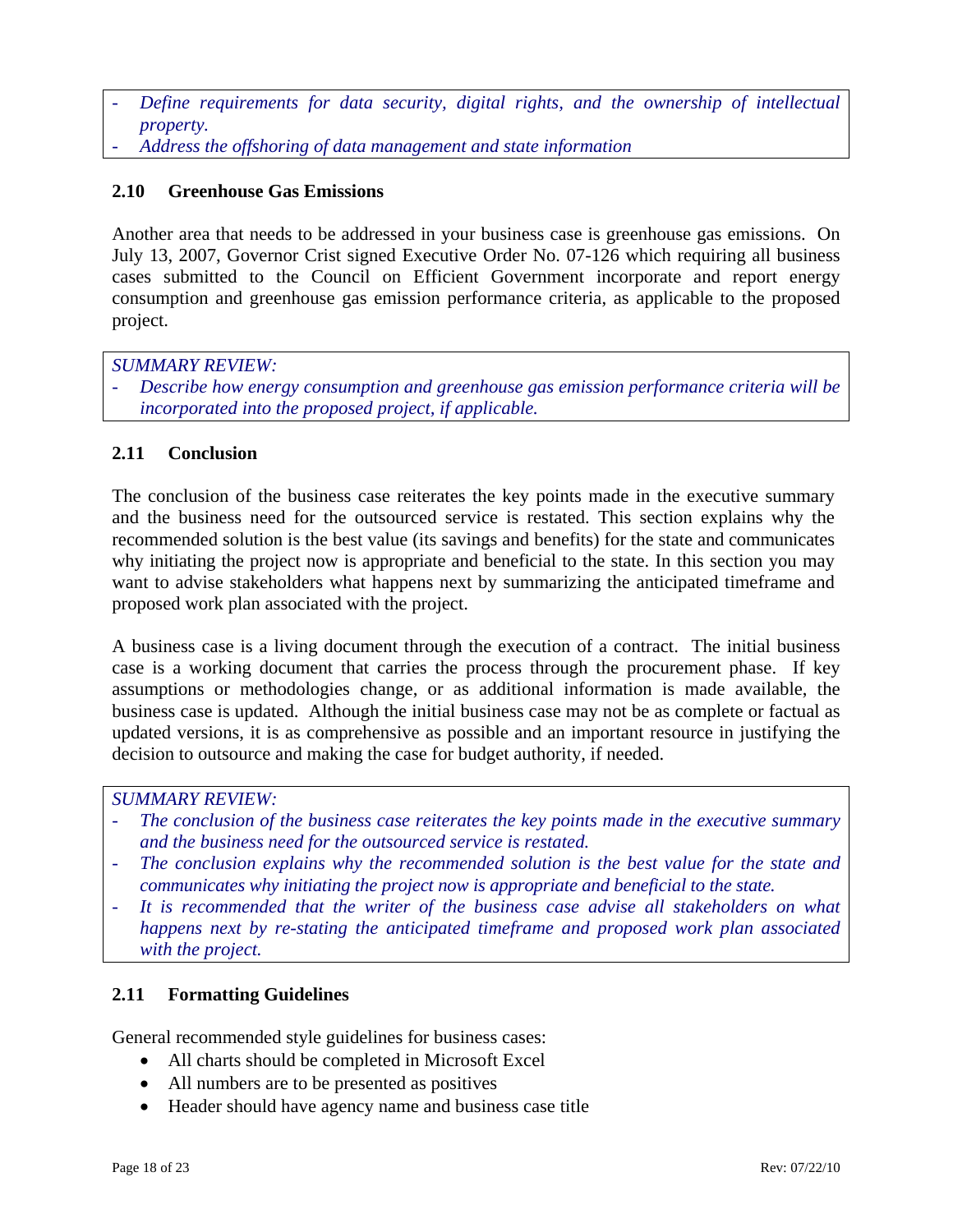- Pages should be numbered, with the number centered on the bottom of the page
- The Business Case should be completed in Microsoft Word
- Font Style Times New Roman
- Font Size 11 point or 12 point
- Include an index of the attachments and tables.

Recommended attachments to include, but not be limited to:

- Total budget for service by agency, category and fund
- Copy of any statutory, rule and federal authority to provide the service
- List of all constraints on the funding source of the service
- List of any federal requirements for the service or use of funds
- List of all potentially displaced FTE's associated with the proposed outsourcing with name, position title, years of service with the state, years of service with the agency and current salary
- List of potentially affected parties (internal and external)

### **4.0 Legislative Budget Request Business Case Requirement**

It is critically important for planning purposes to remember that, in addition to the business cases required to be submitted as part of the Legislative Budget Request (LBR) process. This process necessarily requires much greater lead time than the timeframes presented in Section 3.0. The format and timelines for business cases required to be submitted as part of the LBR are provided annually as part of the on-line LBR instructions prepared by the Governor's Office of Planning and Budgeting and the forms are identified as the Schedule XII.

The LBR Schedule XII forms consist of the following:

- LBR Schedule XII LBR Schedule XII, Outsourcing/Privatization of a Service or Activity Business Case (primary business case document)
- LBR Schedule XIIA-1, Cost/Benefit Analysis Projected Cost and Compensation
- LBR Schedule XIIA-2, Cost/Benefit Analysis Benefits and Additional Costs
- LBR Schedule XIIA-3, Cost/Benefit Analysis Assumptions
- LBR Schedule XIIB, Major Outsourcing/Privatization Initiatives Initially Undertaken in Last 5 Years
- LBR Schedule XIIB-2, 5Major Outsourcing/Privatization Initiatives Initially Undertaken in the Last 5 Years - Cost and Deliverables Data

The Schedule XII documents contain the below business case requirements:

- a. A detailed description of the service or activity for which the outsourcing is proposed.
- b. A description and analysis of the state agency's current performance based on existing performance measures if the state agency is currently performing the service or activity.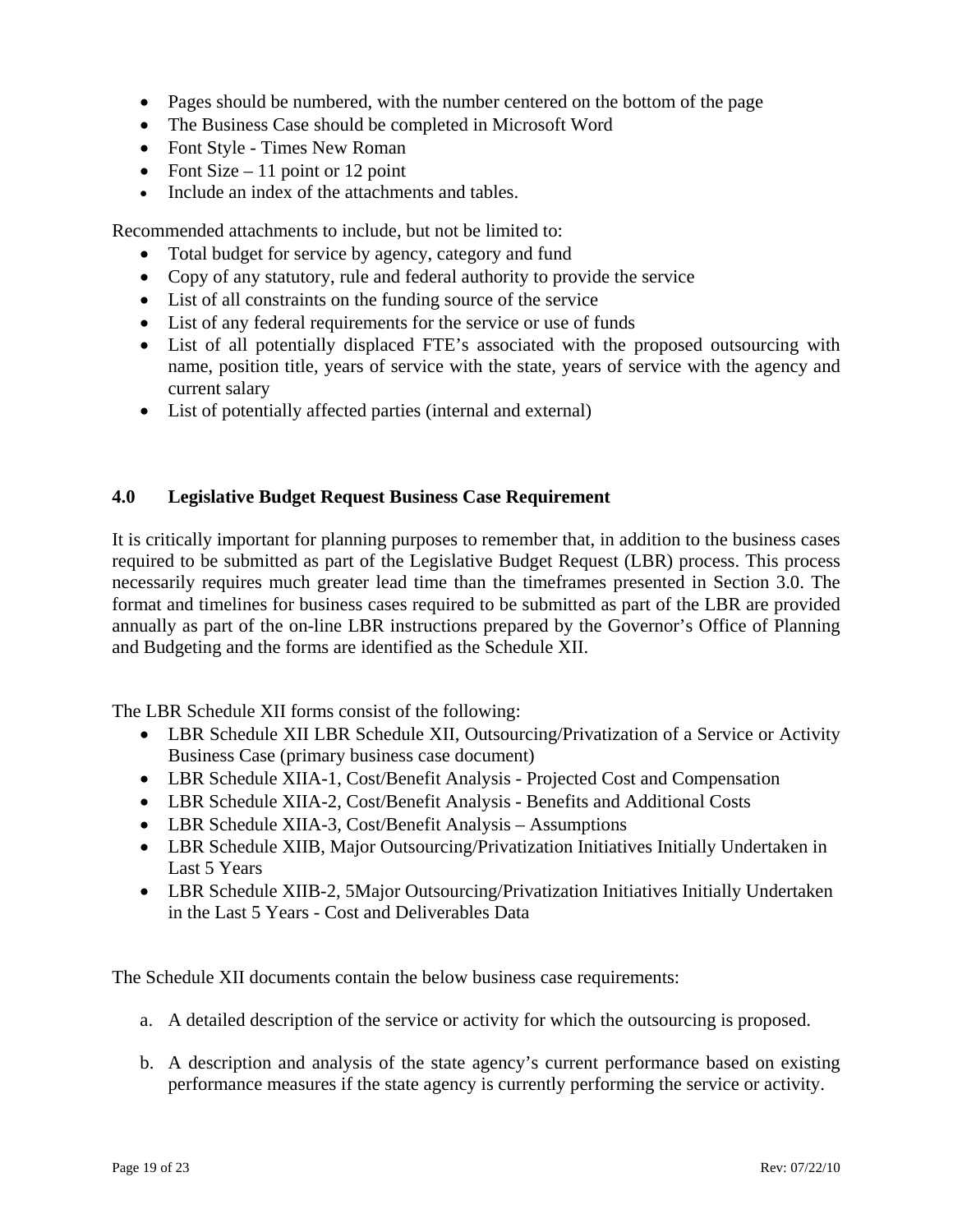- c. The goals desired to be achieved through the proposed outsourcing and the rationale for such goals.
- d. A citation to the existing or proposed legal authority for outsourcing the service or activity.
- e. A description of available options for achieving the goals. If state employees are currently performing the service or activity, at least one option involving maintaining state provided services should be included.
- f. An analysis of the advantages and disadvantages of each option, including, at a minimum, potential performance improvements and risks.
- g. A description of the current market for the contractual services that are under consideration for outsourcing.
- h. A cost-benefit analysis documenting the direct and indirect baseline costs, savings, and qualitative and quantitative benefits involved in or resulting from the implementation of the recommended option or options. Such analysis must specify the schedule that, at a minimum, must be adhered to in order to achieve the estimated savings. All elements of cost must be clearly identified in the cost-benefit analysis, described in the business case, and supported by applicable records and reports. The state agency head shall attest that, based on the data and information underlying the business case, to the best of his or her knowledge, all projected costs, savings, and benefits are valid and achievable. As used in this section, the term "cost" means the reasonable, relevant, and verifiable cost, which may include, but is not limited to, elements such as personnel, materials and supplies, services, equipment, capital depreciation, rent, maintenance and repairs, utilities, insurance, personnel travel, overhead, and interim and final payments. The appropriate elements shall depend on the nature of the specific initiative. As used in this section, the term "savings" means the difference between the direct and indirect actual annual baseline costs compared to the projected cost for the outsourced services in any succeeding fiscal year during the term of the contract.
- i. A description of differences among current state agency policies and processes and, as appropriate. a discussion of options for a plan to standardize, consolidate, or revise current policies and processes, if any, to reduce the customization of any proposed solution that would otherwise be required.
- j. A description of the specific performance standards that must, at a minimum, be met to ensure adequate performance.
- k. The projected timeframe for key events from the beginning of the procurement process through the expiration of a contract.
- l. A plan to ensure compliance with the public-records law.
- m. A specific and feasible contingency plan addressing contractor nonperformance and a description of the tasks involved in and costs required for its implementation.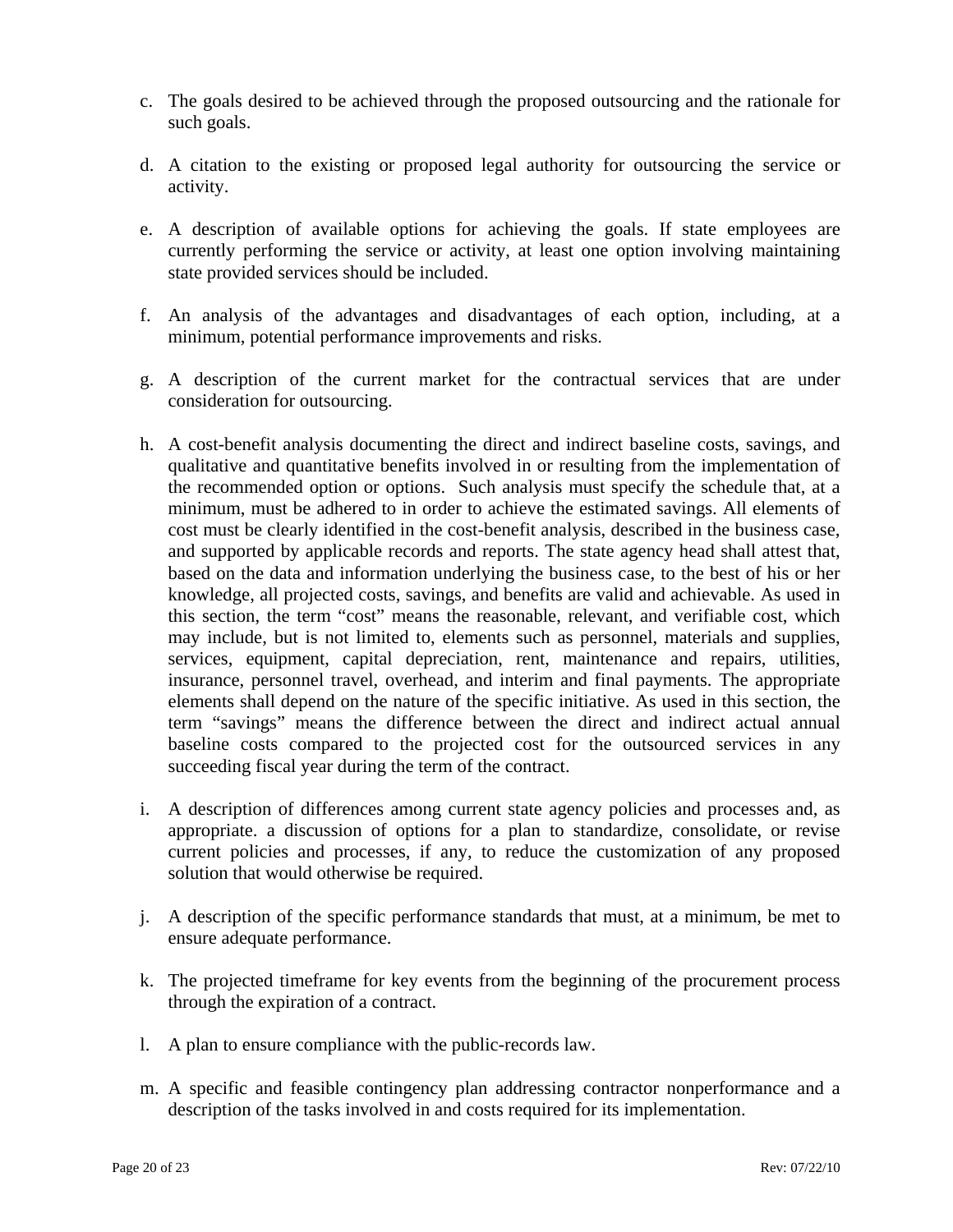- n. A state agency's transition plan for addressing changes in the number of agency personnel, affected business processes, employee transition issues, and communication with affected stakeholders, such as agency clients and the public. The transition plan must contain a reemployment and retraining assistance plan for employees who are not retained by the state agency or employed by the contractor.
- o. A plan for ensuring access by persons with disabilities in compliance with applicable state and federal law.
- p. A description of legislative and budgetary actions necessary to accomplish the proposed outsourcing.

### **5.0 Outsourcing Contract Provisions**

In addition to a sound business case, an agency needs to ensure that a solid contract is created to support the outsourced service and to protect the interest of the state. Specific information that must be included in outsourcing related contracts and they are as follows:

- a. Scope of Work A scope-of-work provision that clearly specifies each service or deliverable to be provided, including a description of each deliverable or activity that is quantifiable, measurable, and verifiable. This provision must include a clause that states if a particular service or deliverable is inadvertently omitted or not clearly specified but determined to be operationally necessary and verified to have been performed by the agency within the twelve months before the execution of the contract, such service or deliverable will be provided by the contractor through the identified contract-amendment process.
- b. Service Level Agreement A service level agreement provision describing all services to be provided under the terms of the agreement, the state agency's service requirements and performance objectives, specific responsibilities of the agency and the contractor, and the process for amending any portion of the service level agreement. Each service-level agreement must contain an exclusivity clause that allows the state agency to retain the right to perform the service or activity, directly or with another contractor, if service levels are not being achieved.
- c. Associated Costs A provision that identifies all associated costs, specific payment terms, and payment schedules, including provisions governing incentives and financial disincentives and criteria governing payment.
- d. Transition Plan A provision that identifies a clear and specific transition plan that will be implemented in order to complete all required activities needed to transfer the service or activity from the state agency to the contractor and operate the service or activity successfully.
- e. Performance Standards A performance standards provision that identifies all required performance standards, which must include, at a minimum: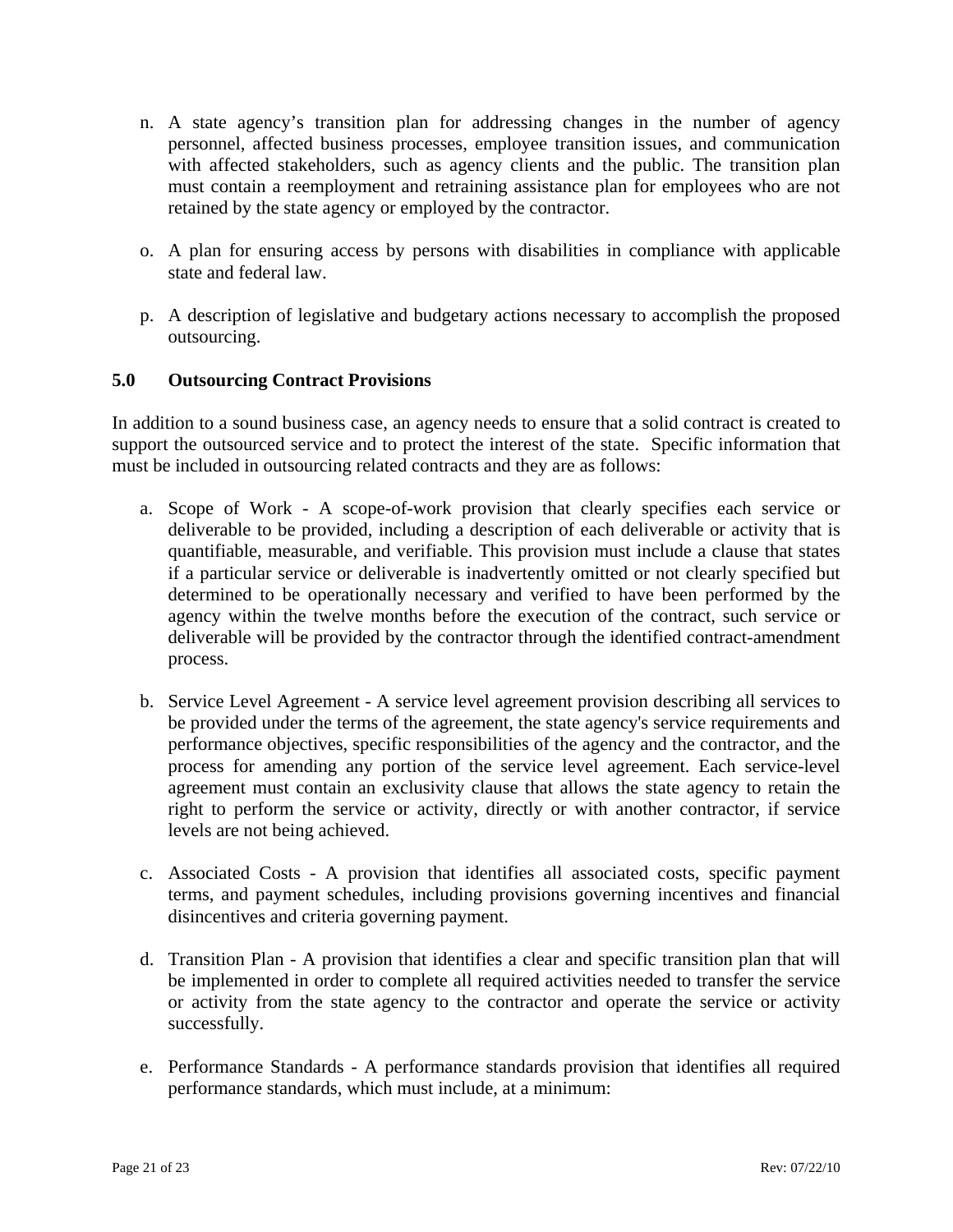- i. Detailed and measurable acceptance criteria for each deliverable and service to be provided to the state agency under the terms of the contract which document the required performance level.
- ii. A method for monitoring and reporting progress in achieving specified performance standards and levels.
- iii. The sanctions or disincentives that shall be imposed for nonperformance by the contractor or state agency.
- f. Accounting Records A provision that requires the contractor and its subcontractors to maintain adequate accounting records that comply with all applicable federal and state laws and generally accepted accounting principles.
- g. Audits A provision that authorizes the state agency to have access to and to audit all records related to the contract and subcontracts, or any responsibilities or functions under the contract and subcontracts, for purposes of legislative oversight, and a requirement for audits by a service organization in accordance with professional auditing standards, if appropriate.
- h. Displaced Workers A provision that requires the contractor to interview and consider for employment with the contractor each displaced state employee who is interested in such employment.
- i. Contingency Plan A contingency plan provision that describes the mechanism for continuing the operation of the service or activity, including transferring the service or activity back to the state agency or successor contractor if the contractor fails to perform and comply with the performance standards and levels of the contract and the contract is terminated.
- j. Public Records A provision that requires the contractor and its subcontractors to comply with public records laws, specifically to:
	- i. Keep and maintain the public records that ordinarily and necessarily would be required by the state agency in order to perform the service or activity.
	- ii. Provide the public with access to such public records on the same terms and conditions that the state agency would provide the records and at a cost that does not exceed that provided in Chapter 119 (F.S.) or as otherwise provided by law.
	- iii. Ensure that records that are exempt or records that are confidential and exempt are not disclosed except as authorized by law.
	- iv. Meet all requirements for retaining records and transfer to the state agency, at no cost, all public records in possession of the contractor upon termination of the contract and destroy any duplicate public records that are exempt or confidential and exempt. All records stored electronically must be provided to the state agency